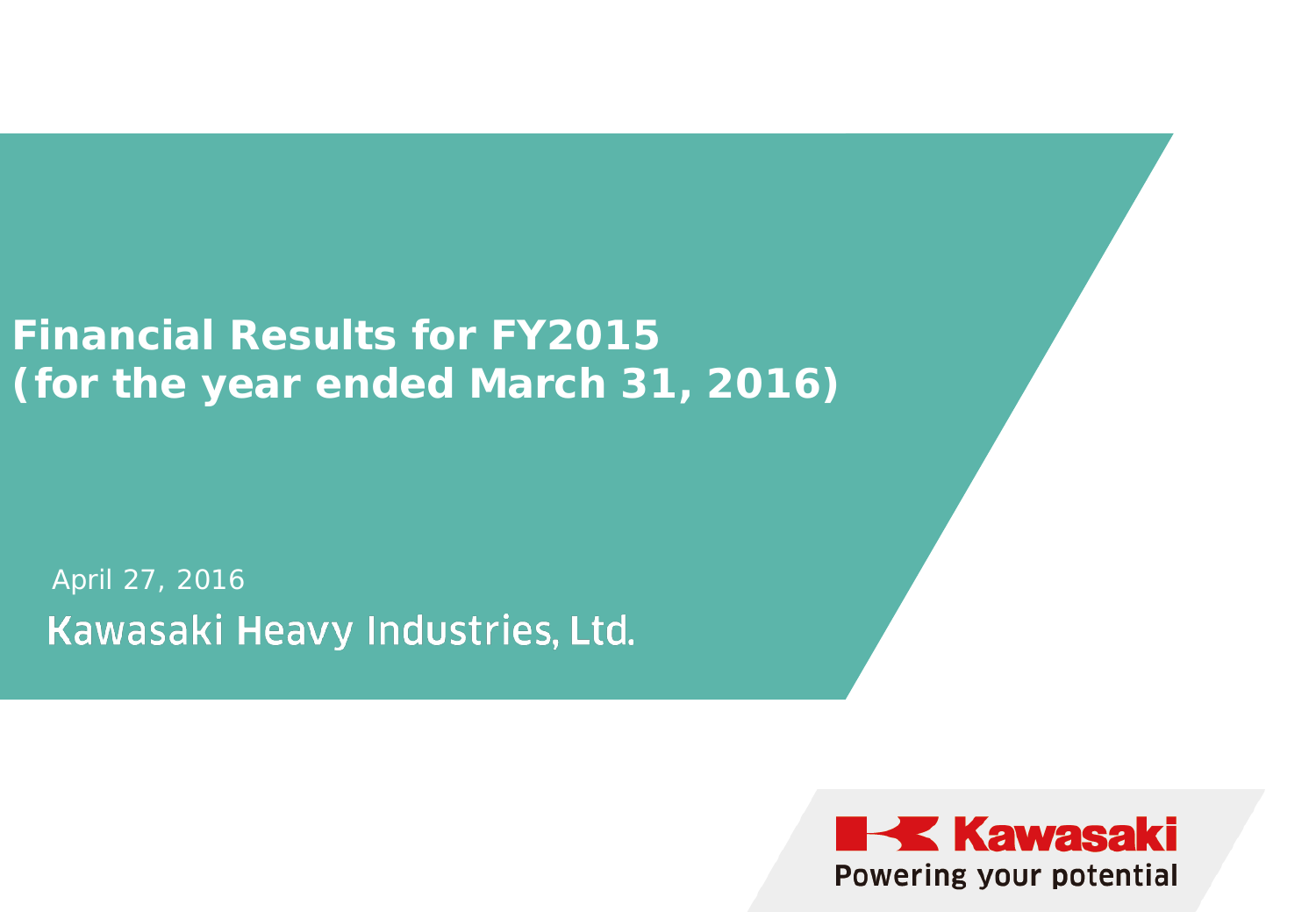### **Table of Contents**

#### **I. Consolidated Results for FY2015**

- 3 4 5 6 7 8 9 10 11 12 13 14  $\Diamond$  Summary of Financial Results  $\Diamond$  Financial Results by Segment  $\Diamond$  Summary of Income Statement  $\Diamond$  Financial Results by Segment Ship & Offshore Structure Rolling Stock Aerospace Gas Turbine & Machinery Plant & Infrastructure Motorcycle & Engine Precision Machinery  $\Diamond$  Summary of Balance Sheet
- $\Diamond$  Summary of Cash Flows

#### **II**. **Forecast for FY2016**

| $\Diamond$ Consolidated Operating Performance | 15 |
|-----------------------------------------------|----|
| $\Diamond$ Forecast by Segment                | 16 |
| $\Diamond$ Before-tax ROIC by Segment         | 1/ |
| $\Diamond$ R&D/CAPEX/Number of Employees      | 18 |
|                                               |    |
|                                               |    |

<Appendix> Historical Data Change of ROIC Rating 19 20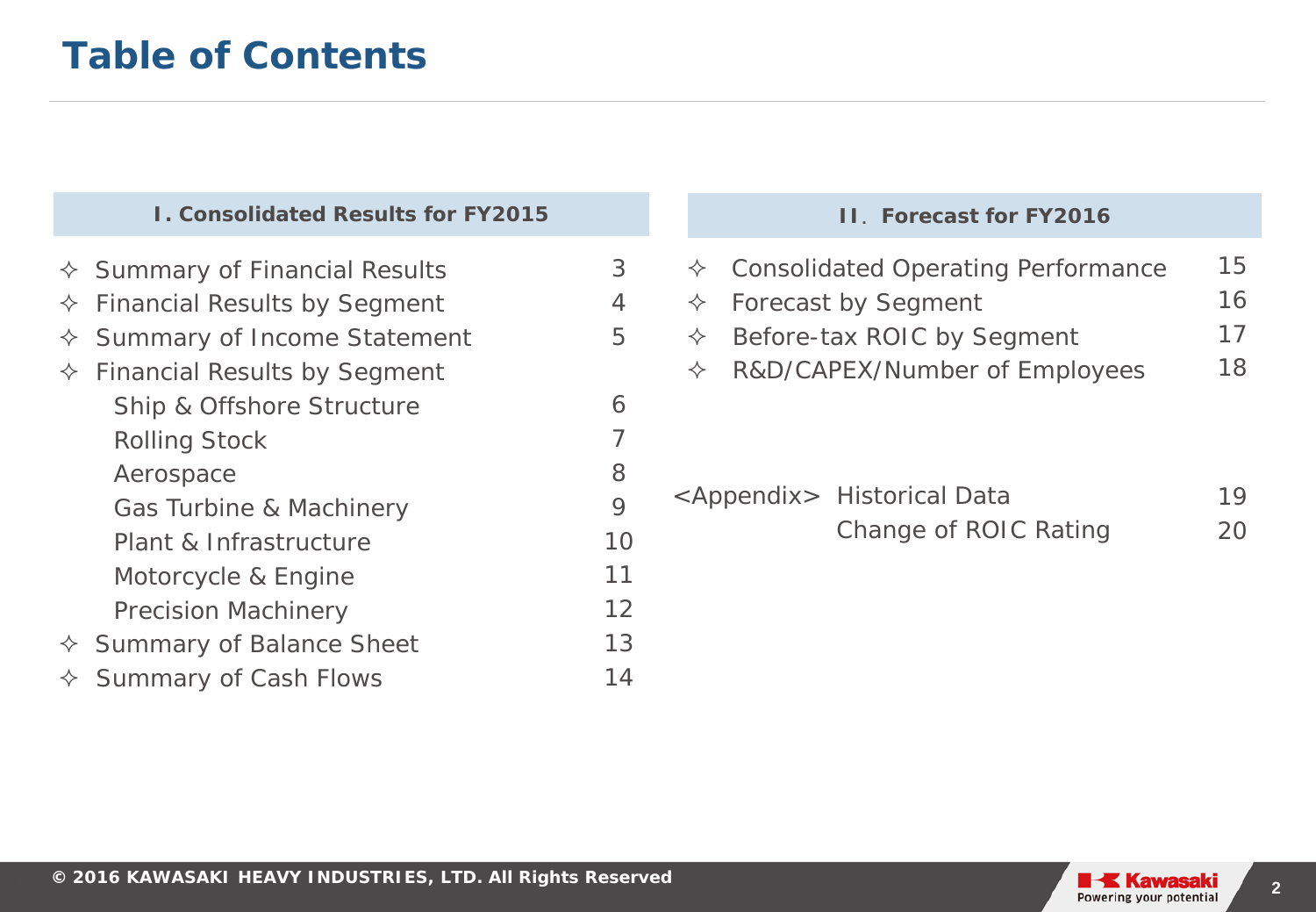### **Summary of Financial Results**

|                                                  |         |                            |               |            | (Billion Yen)              |  |
|--------------------------------------------------|---------|----------------------------|---------------|------------|----------------------------|--|
|                                                  | FY2014  | <b>FY2015</b>              |               | Change     |                            |  |
|                                                  | Actual  | Forecast $x$<br>in January | <b>Actual</b> | vs. FY2014 | vs. Forecast<br>in January |  |
| <b>Orders Received</b>                           | 1,712.9 | 1,670.0                    | 1,693.6       | $-19.2$    | $+23.6$                    |  |
| <b>Net Sales</b>                                 | 1,486.1 | 1,570.0                    | 1,541.0       | $+54.9$    | $-29.0$                    |  |
| Operating Income                                 | 87.2    | 91.0                       | 95.9          | $+8.7$     | $+4.9$                     |  |
| <b>Recurring Profit</b>                          | 84.2    | 89.0                       | 93.2          | $+8.9$     | $+4.2$                     |  |
| Net Income Attributable<br>to Owners of Parent * | 51.6    | 45.0                       | 46.0          | $-5.5$     | $+1.0$                     |  |
| Before-tax ROIC                                  | 10.4%   | 8.7%                       | 9.4%          | $-0.9%$    | $+0.7%$                    |  |
| <b>ROE</b>                                       | 12.9%   | 10.3%                      | 10.6%         | $-2.3%$    | $+0.3%$                    |  |

#### **vs. FY2014**

#### **< Orders Received >**

Decreased as a whole, due to decrease in Ship & Offshore Structure, Plant & Infrastructure and other segments, despite increase in Aerospace and Gas Turbine & Machinery segments

#### **< Net Sales >**

Increased due to increase mainly in Aerospace and Rolling Stock

#### **< Profits >**

- Increased in operating income and recurring profit due to increased profit in Aerospace, Gas Turbine & Machinery and other segments, but net income attributable to owners of parent decreased due to recognizing losses on joint shipbuilding venture in Brazil as losses on overseas business under extraordinary losses

※ "Net Income" as for FY2014

Weighted-average exchange rates

| Yen / US\$ | 109.51 | 118.99 |
|------------|--------|--------|
| Yen / EUR  | 139.34 | 132.43 |

| 118.99     |      |
|------------|------|
| 132.43     |      |
| 11S<br>′ar | 1つフV |

#### (For Reference)

Net Sales in Foreign Currencies for FY2015 (Billion)

| US\$ | <b>EUR</b> |
|------|------------|
| 2.05 | 0.40       |

 $\%$ Assumed exchange rates for forecast in January : 117Yen = US\$ 127Yen = EUR

**C** 2016 KAWASAKI HEAVY INDUSTRIES, LTD. All Rights Reserved<br> **2016 Example 2016 All Powering your potential**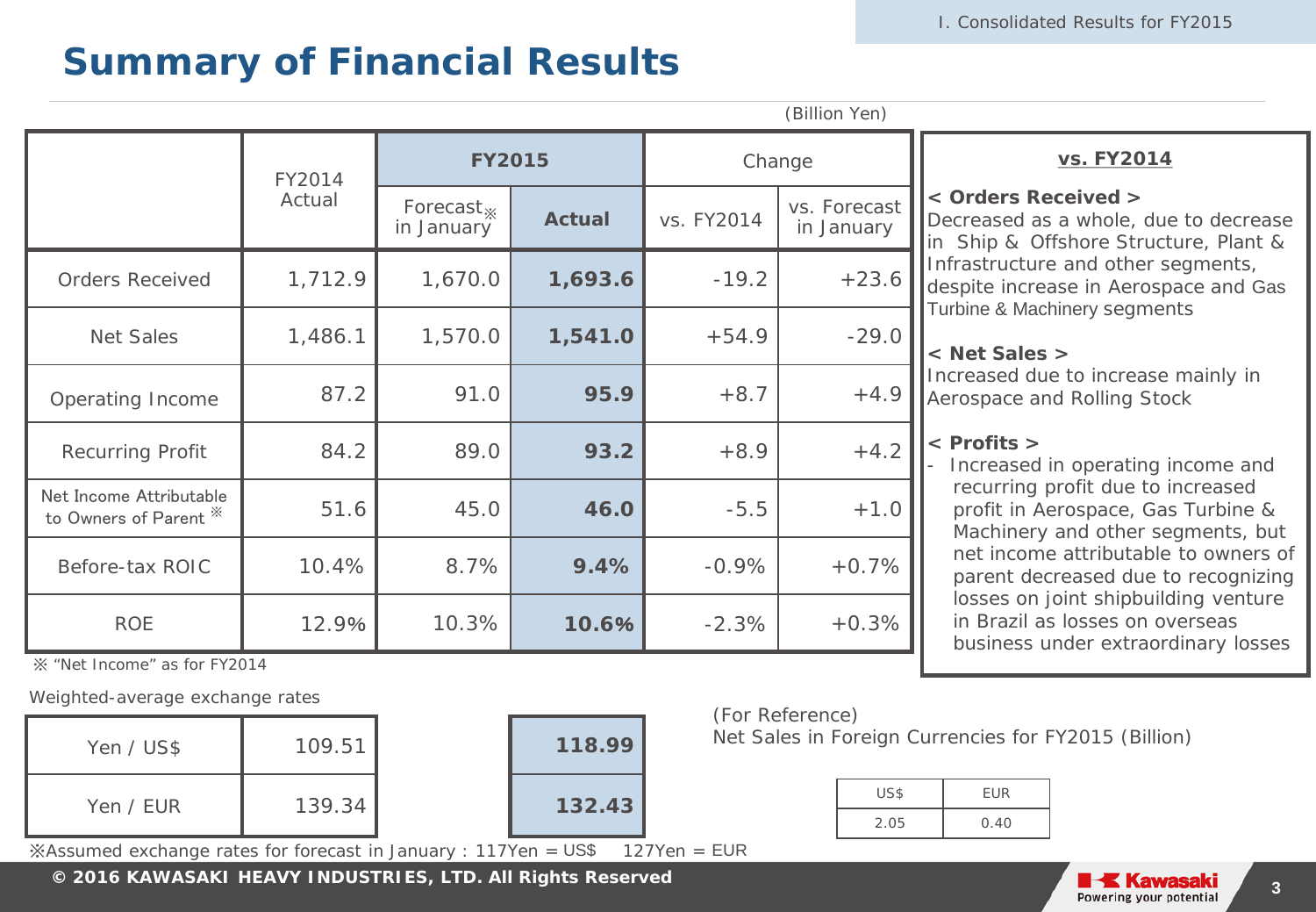### **Financial Results by Segment**

(Billion Yen)

|                             | <b>Orders Received</b> |               |          | Net Sales                |               |         | Operating Income |               |         |
|-----------------------------|------------------------|---------------|----------|--------------------------|---------------|---------|------------------|---------------|---------|
|                             | FY2014                 | <b>FY2015</b> | Change   | FY2014                   | <b>FY2015</b> | Change  | FY2014           | <b>FY2015</b> | Change  |
| Ship & Offshore Structure   | 179.2                  | 98.3          | $-80.8$  | 90.3                     | 94.8          | $+4.5$  | 2.6              | $-7.9$        | $-10.6$ |
| <b>Rolling Stock</b>        | 131.4                  | 132.1         | $+0.7$   | 121.5                    | 146.6         | $+25.1$ | 6.0              | 9.2           | $+3.2$  |
| Aerospace                   | 357.0                  | 464.2         | $+107.2$ | 325.0                    | 351.8         | $+26.7$ | 36.3             | 45.6          | $+9.3$  |
| Gas Turbine & Machinery     | 235.7                  | 288.9         | $+53.1$  | 218.7                    | 236.4         | $+17.6$ | 11.2             | 16.9          | $+5.6$  |
| Plant & Infrastructure      | 203.4                  | 138.7         | $-64.6$  | 121.1                    | 135.6         | $+14.5$ | 6.5              | 8.5           | $+1.9$  |
| Motorcycle & Engine         | 329.2                  | 333.5         | $+4.3$   | 329.2                    | 333.5         | $+4.3$  | 14.9             | 15.7          | $+0.8$  |
| <b>Precision Machinery</b>  | 136.2                  | 133.1         | $-3.0$   | 135.7                    | 133.1         | $-2.6$  | 10.9             | 8.5           | $-2.3$  |
| Others                      | 140.5                  | 104.4         | $-36.1$  | 144.2                    | 108.8         | $-35.4$ | 3.9              | 2.8           | $-1.0$  |
| Eliminations and corporate* |                        |               |          | $\overline{\phantom{a}}$ |               |         | $-5.4$           | $-3.7$        | $+1.7$  |
| Total                       | 1,712.9                | 1,693.6       | $-19.2$  | 1,486.1                  | 1,541.0       | $+54.9$ | 87.2             | 95.9          | $+8.7$  |

※ "Eliminations and corporate" includes some expenses incurred at Head Office which were not allocated to each industry segment for internal reporting

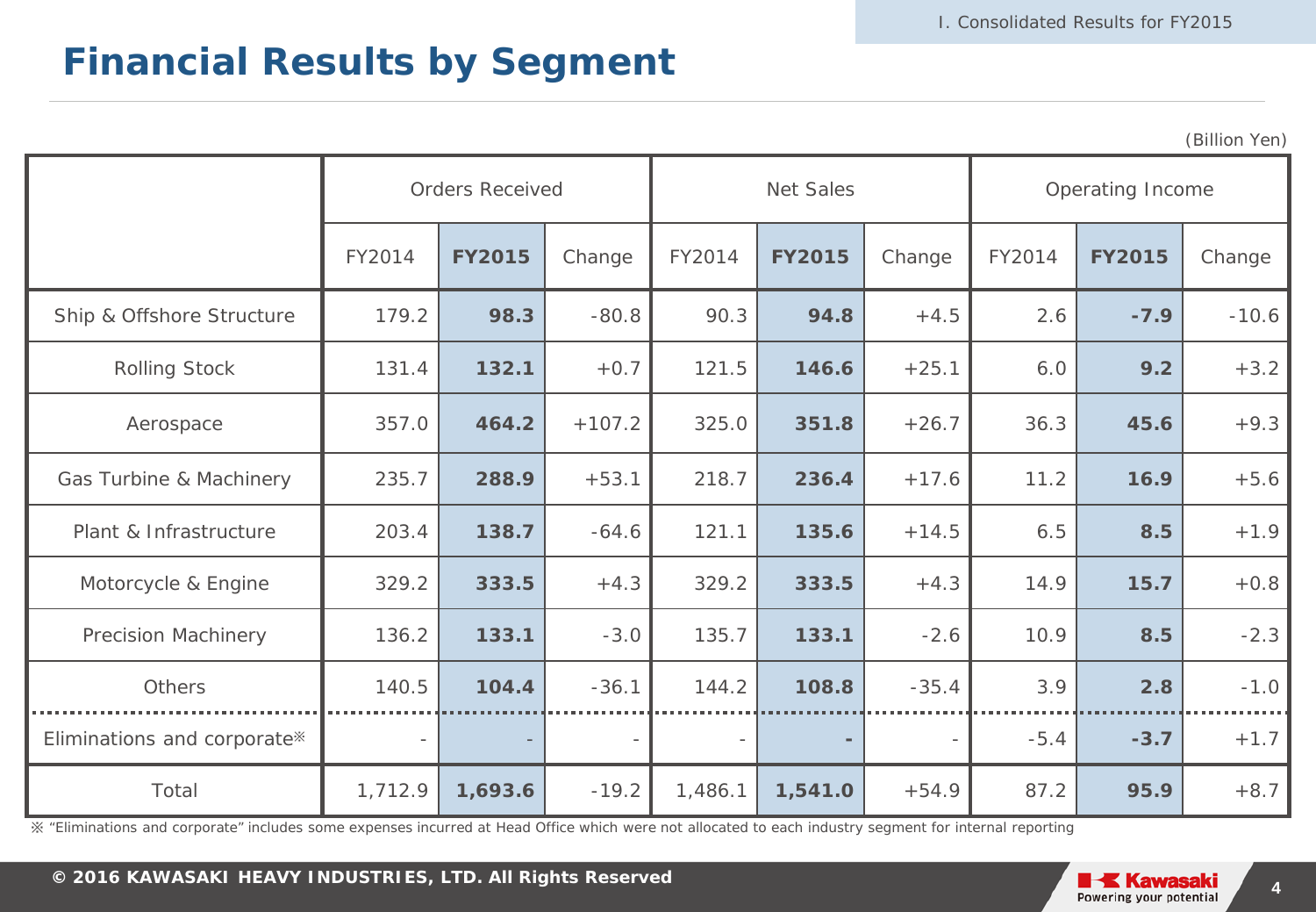### **Summary of Income Statement**

| < Operating Income >                                           |     |          |                | +8.7 (FY2014 87.2 $\rightarrow$ FY2015 95.9)   |                      | (Billion Yen) |            |
|----------------------------------------------------------------|-----|----------|----------------|------------------------------------------------|----------------------|---------------|------------|
| Net sales                                                      | $+$ | $54.9$ ( |                | $1,486.1 \rightarrow$                          |                      | $1,541.0$ )   |            |
| Cost of sales                                                  | $+$ | 37.0     | $\sqrt{2}$     | $1,216.6$ $\rightarrow$                        |                      | $1,253.6$ )   |            |
| Selling, general & administrative expenses                     | $+$ | $9.2$ (  |                | $182.1 \rightarrow$                            |                      | $191.4$ )     |            |
| - Salaries and benefits                                        | $+$ |          |                | $2.0$ (                                        | $50.5 \rightarrow$   | $52.6$ )      |            |
| - R&D expenses                                                 | $+$ | $2.0$ (  |                | 41.6 $\rightarrow$                             |                      | $43.6$ )      |            |
| < Non-operating Income/Expenses >                              |     |          |                | $+0.2$ (FY2014 -2.9 $\rightarrow$ FY2015 -2.7) |                      |               |            |
| Net Interest expense (incl. dividend income)                   | $+$ | 0.0      | $\sqrt{2}$     | $-2.5 \rightarrow$                             |                      | $-2.4$ )      |            |
| Equity in income of unconsolidated subsidiaries and affiliates |     | 3.3      | $\blacksquare$ |                                                | $6.2 \rightarrow$    | $2.8$ )       |            |
| Gain and loss on foreign exchange                              |     | $1.4$ (  |                |                                                | $-5.0$ $\rightarrow$ | $-6.5$ )      |            |
| <b>Others</b>                                                  | $+$ | $4.8$ (  |                | $-1.5$ $\rightarrow$                           |                      | 3.3)          |            |
| < Extraordinary Income/Losses >                                |     |          |                | $-18.3$ (FY2014 0 $\rightarrow$ FY2015 -18.3)  |                      |               |            |
| Gain on transfer of business                                   | $+$ | 0.9      |                | $0.0 \rightarrow$                              |                      | 0.9           | $\times 1$ |
| Overseas business-related losses                               |     | 19.2     |                | 0.0                                            | $\rightarrow$        | $-19.2$       |            |

※1 Due to assignment of all of shares of KCM Corporation and all businesses of KCMJ Corporation

※2 Considering valuation of inventories as well as collectability of trade receivables to Enseada, in which KHI holds a 30% stake, KHI has decided to implement the necessary accounting treatment based on its revaluation under generally accepted accounting principles in Japan (JGAAP)

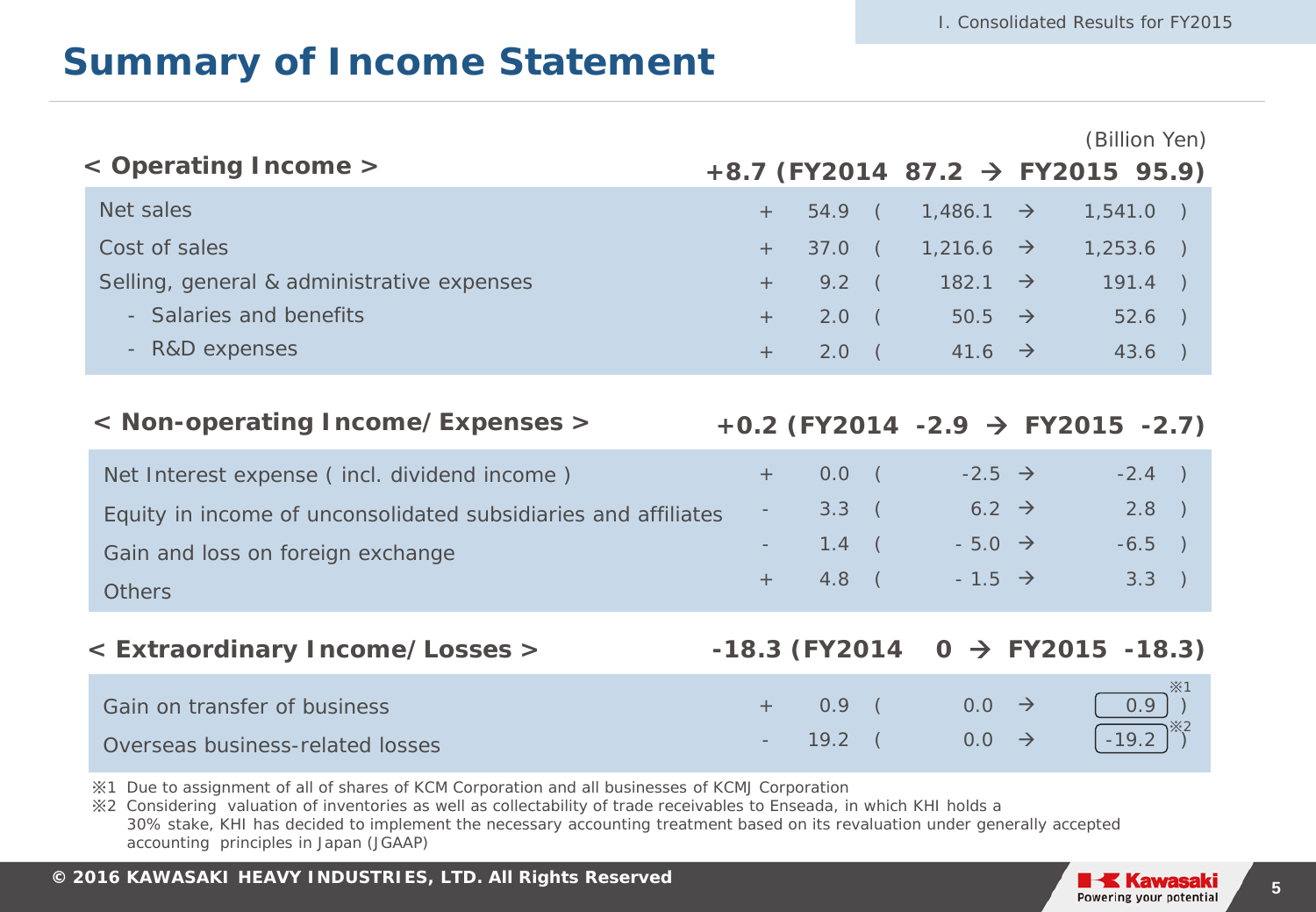### **Ship & Offshore Structure**

Main Products: LNG carriers, LPG carriers, Offshore structures, Bulk carriers, Submarines





#### **FY2015**

( vs. FY2014 )

**Orders Received:** Decreased compared to the previous fiscal year where a submarine and a deep submergence rescue vehicle for the Japan Ministry of Defense (MOD) were received

**Net Sales:** Increased due to increase in amount of shipbuilding of LPG carriers and others factors

**Operating Income:** Deteriorated due to provision for loss on construction contracts and other factors

#### **FY2016 Forecast**

( vs. FY2015 )

**Orders Received:** Expected to increase with orders received for a submarine for the MOD

**Net Sales :** Expected to increase with increase in amount of shipbuilding of gas carriers

**Operating Income:** Expected to improve compared to the previous fiscal year where there was provision for loss on construction contracts

<Units of Orders Received and Sales of New Building Ships>

|                                                  |                | Orders Received | Sales          |                         |                |             |  |
|--------------------------------------------------|----------------|-----------------|----------------|-------------------------|----------------|-------------|--|
|                                                  |                |                 |                | FY2014                  | FY2015         |             |  |
|                                                  | FY2014         | FY2015          | Completed      | In Process <sup>*</sup> | Completed      | In Process* |  |
| <b>LNG</b> carriers                              | 3              | $\mathfrak{D}$  |                | 4                       |                | 9           |  |
| Small-sized LNG carriers                         |                |                 |                |                         |                |             |  |
| <b>LPG</b> carriers                              | $\mathfrak{D}$ | $\Delta$        |                |                         |                | Δ           |  |
| Offshore service vessel                          |                |                 |                |                         |                |             |  |
| <b>Bulk carriers</b>                             |                |                 | $\mathfrak{D}$ | $\mathcal{P}$           | 3              |             |  |
| Submarines                                       |                |                 |                |                         |                |             |  |
| Deep submergence rescue vehicle                  |                |                 |                |                         |                |             |  |
| Total                                            |                |                 | 4              | 8                       | $\overline{4}$ | 17          |  |
| X Sales units by percentage-of-completion method |                |                 |                |                         |                |             |  |

|                 | FY2014<br>Actual | FY2015<br>Actual | FY2016<br>Forecast |  |
|-----------------|------------------|------------------|--------------------|--|
| Before-tax ROIC | 6.0%             | $-38.4%$         | 1.0%               |  |

 $(u, u)$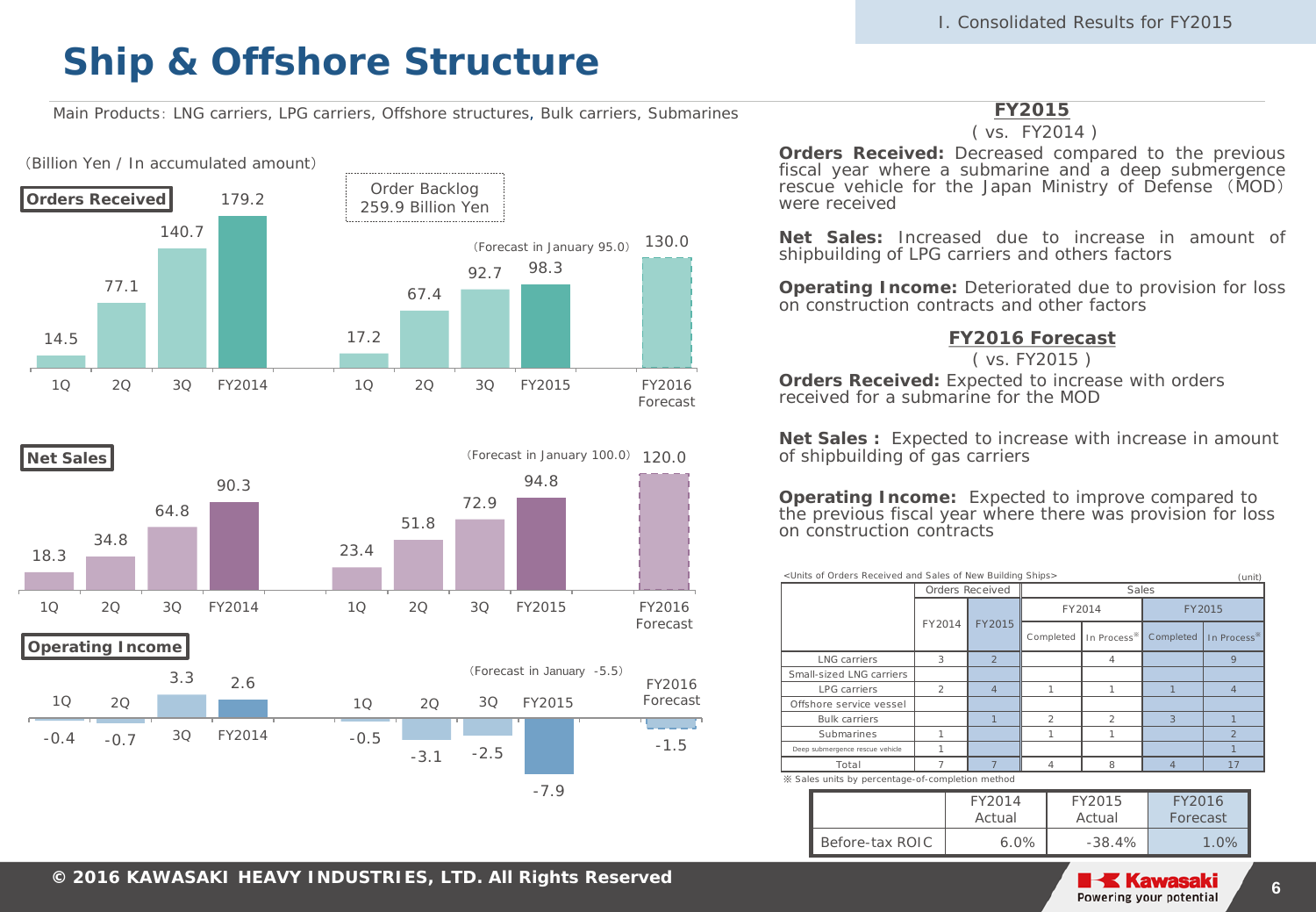### **Rolling Stock**

Main Products : Electric train cars (incl. Shinkansen), Electric and diesel locomotives, Passenger coaches, Bogies, Gigacell® (High-Capacity, Full Sealed Ni-MH Battery)

(Forecast in January 160.0)

(Billion Yen / In accumulated amount)









 $\Omega$ 1.2 4.3 6.0 1.5 3.5 7.7 9.2 5.5 1Q 2Q 3Q FY2014 1Q 2Q 3Q FY2015 FY2016 Forecast **Operating Income** (Forecast in January 10.0)

**FY2015**

#### ( vs. FY2014 )

**Orders Received:** Remained at the same level as the previous fiscal year due to there being no significant change in both domestic and overseas markets

**Net Sales:** Increased due to sales increase in overseas markets including Singapore and Taiwan and other factors

**Operating Income:** Increased due to sales increase and other factors

#### **FY2016 Forecast**

( vs. FY2015 )

**Orders Received:** Expected to increase due to increase in orders received for overseas markets

**Net Sales:** Expected to remain at the same level as the previous fiscal year due to there being no significant change in both domestic and overseas markets

**Operating Income:** Expected to decrease due to decrease in profitability

|                 | FY2014<br>Actual | FY2015<br>Actual | FY2016<br>Forecast |  |
|-----------------|------------------|------------------|--------------------|--|
| Before-tax ROIC | 8.7%             | $11.7\%$         | $8.0\%$            |  |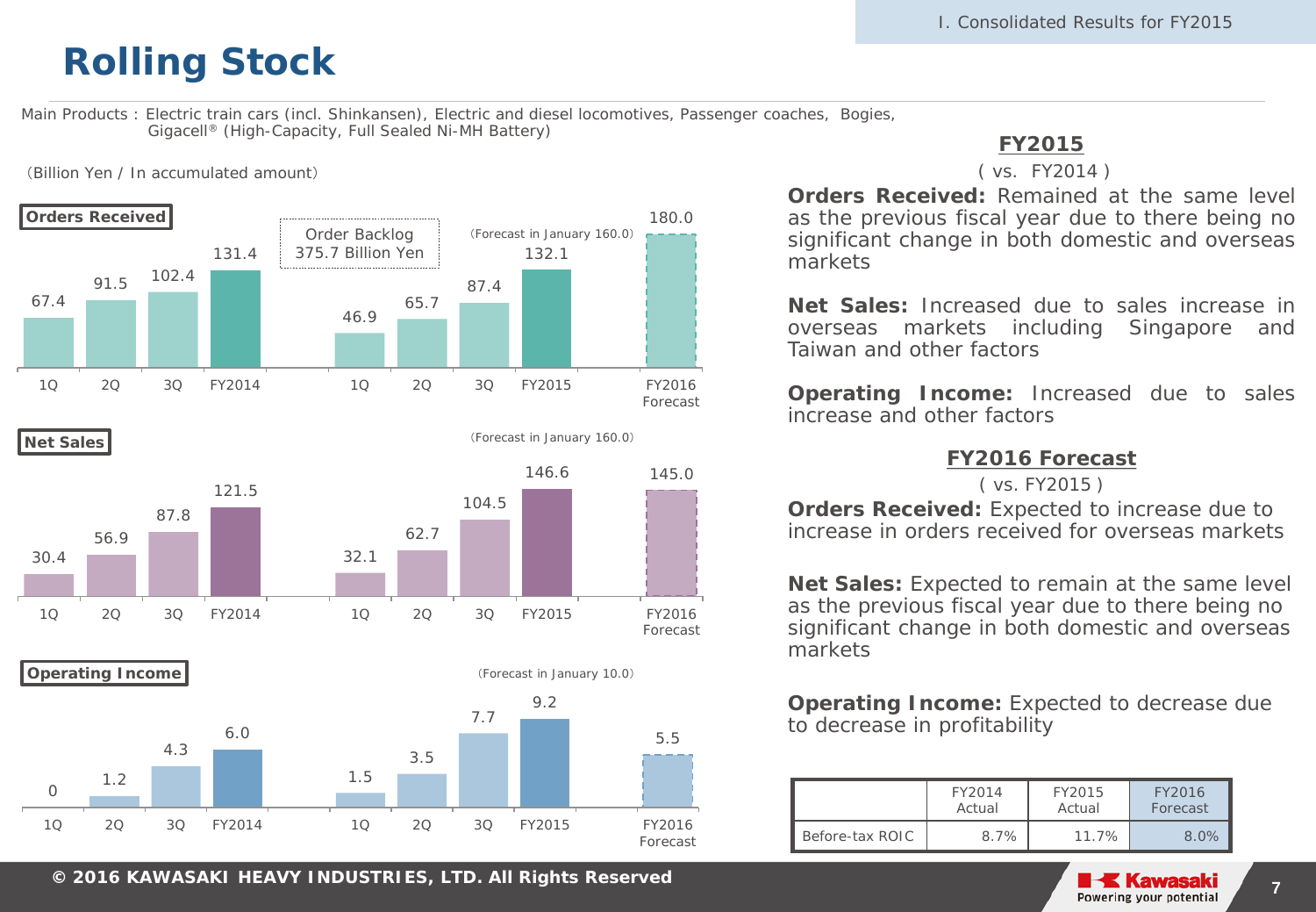### **Aerospace**

Main Products : Aircrafts for Japan Ministry of Defense, Component parts for commercial aircrafts, Commercial helicopters, Missiles, Space equipment

#### (Billion Yen / In accumulated amount)



#### **FY2015**

( vs. FY2014 )

**Orders Received:** Increased due to increase in orders received for the MOD

**Net Sales:** Increased due to increase in sales to the MOD, continued high level of sales of component parts for commercial aircrafts, the effect of the depreciation of the yen and other factors

**Operating Income:** Increased due to sales increase and other factors

#### **FY2016 Forecast**

( vs. FY2015 )

**Orders Received:** Expected to decrease due to decrease in orders received for the MOD

**Net Sales:** Expected to remain at the same level as the previous fiscal year due to decrease in component parts for commercial aircrafts and the effect of the appreciation of the yen, despite increase in sales to the MOD

**Operating Income:** Expected to decrease due to decrease in profitability of the component parts for commercial aircrafts

|                 | < Sales units of component parts for commercial aircrafts > (units) |    |                  |     |                    |  |
|-----------------|---------------------------------------------------------------------|----|------------------|-----|--------------------|--|
|                 |                                                                     |    | FY2014           |     | FY2015             |  |
| Boeing 777      |                                                                     |    | 101              |     |                    |  |
| Boeing 767      |                                                                     |    |                  |     | 19                 |  |
| Boeing 787      |                                                                     |    | 122              | 124 |                    |  |
| Embraer170/175  |                                                                     |    |                  |     |                    |  |
| Embraer190/195  |                                                                     | 25 |                  | 1 Δ |                    |  |
|                 |                                                                     |    |                  |     |                    |  |
|                 | FY2014<br>Actual                                                    |    | FY2015<br>Actual |     | FY2016<br>Forecast |  |
| Before-tax ROIC | 35.1%                                                               |    | 33.9%            |     | 13.5%              |  |

**© 2014 KAWASAKI HEAVY INDUSTRIES, LTD. All Rights Reserved <sup>8</sup> <sup>2016</sup>**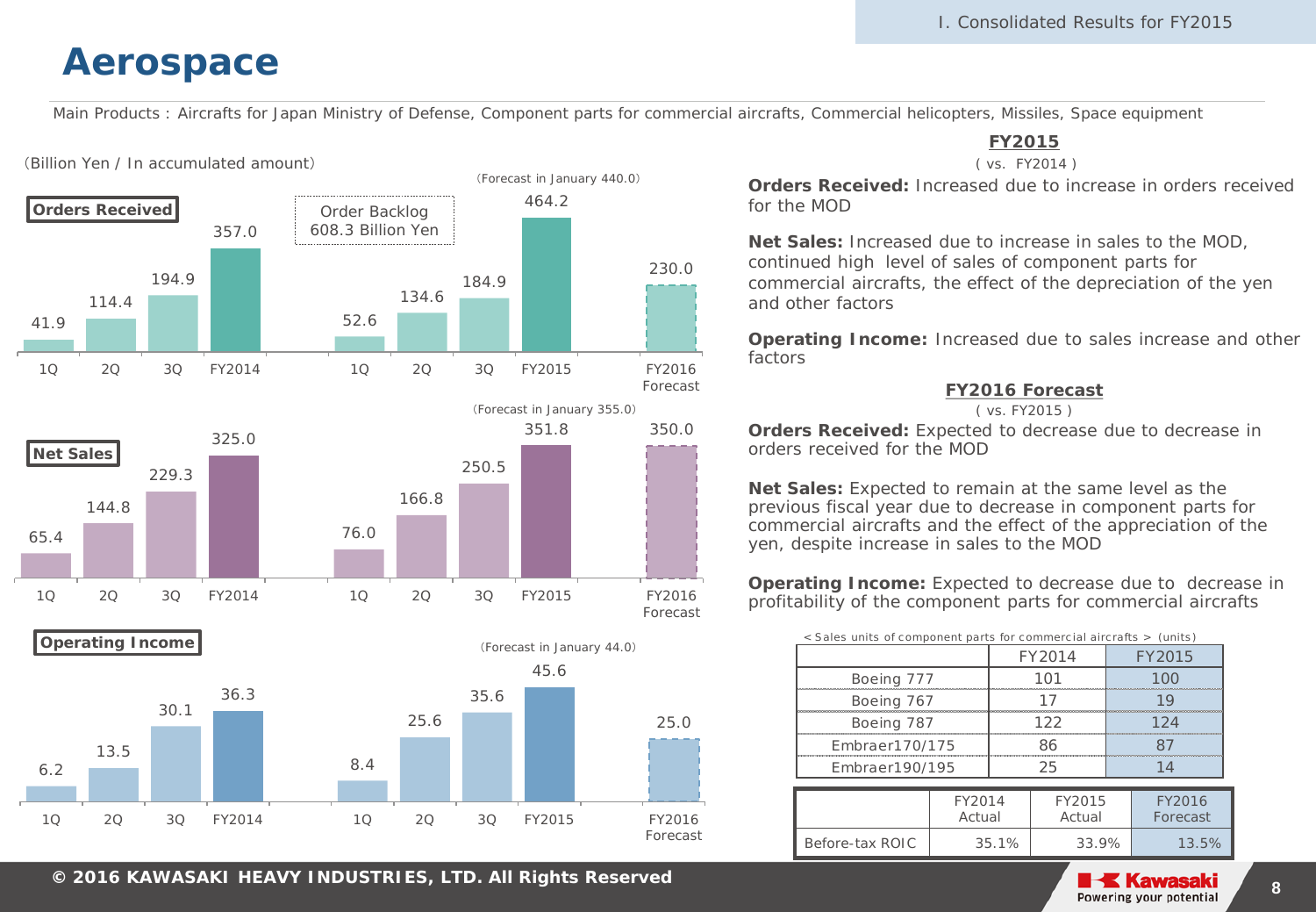### **Gas Turbine & Machinery**

Main Products : Jet engines, Gas turbine co-generation system, Gas engines, Diesel engines, Gas turbines & steam turbines for marine & land, Marine propulsion system, Aero-dynamic machinery





**FY2015**

( vs. FY2014 )

**Orders Received:** Increased due to increase in orders received for component parts of commercial aircraft jet engines, gas engines and other factors

**Net Sales:** Increased due to increase in component parts of commercial aircraft jet engines and other factors

**Operating Income:** Increased due to sales increase and other factors

#### **FY2016 Forecast**

( vs. FY2015)

**Orders Received:** Expected to decrease due to decrease in component parts of commercial aircraft jet engines compared to the previous fiscal year where there was concentrated orders received for commercial aircraft jet engines, and decrease in marine machineries and other factors

**Net Sales**: Expected to increase due to increase in component parts of commercial aircraft jet engines, gas engines and other factors

**Operating Income:** Expected to decrease due to the effect of the appreciation of the yen, increase in allocation of non-recurring cost for new commercial aircraft jet engines projects and other factors, despite increase due to sales increase

|                 | FY2014  | FY2015 | FY2016   |  |
|-----------------|---------|--------|----------|--|
|                 | Actual  | Actual | Forecast |  |
| Before-tax ROIC | $5.7\%$ | 8.8%   | 6.3%     |  |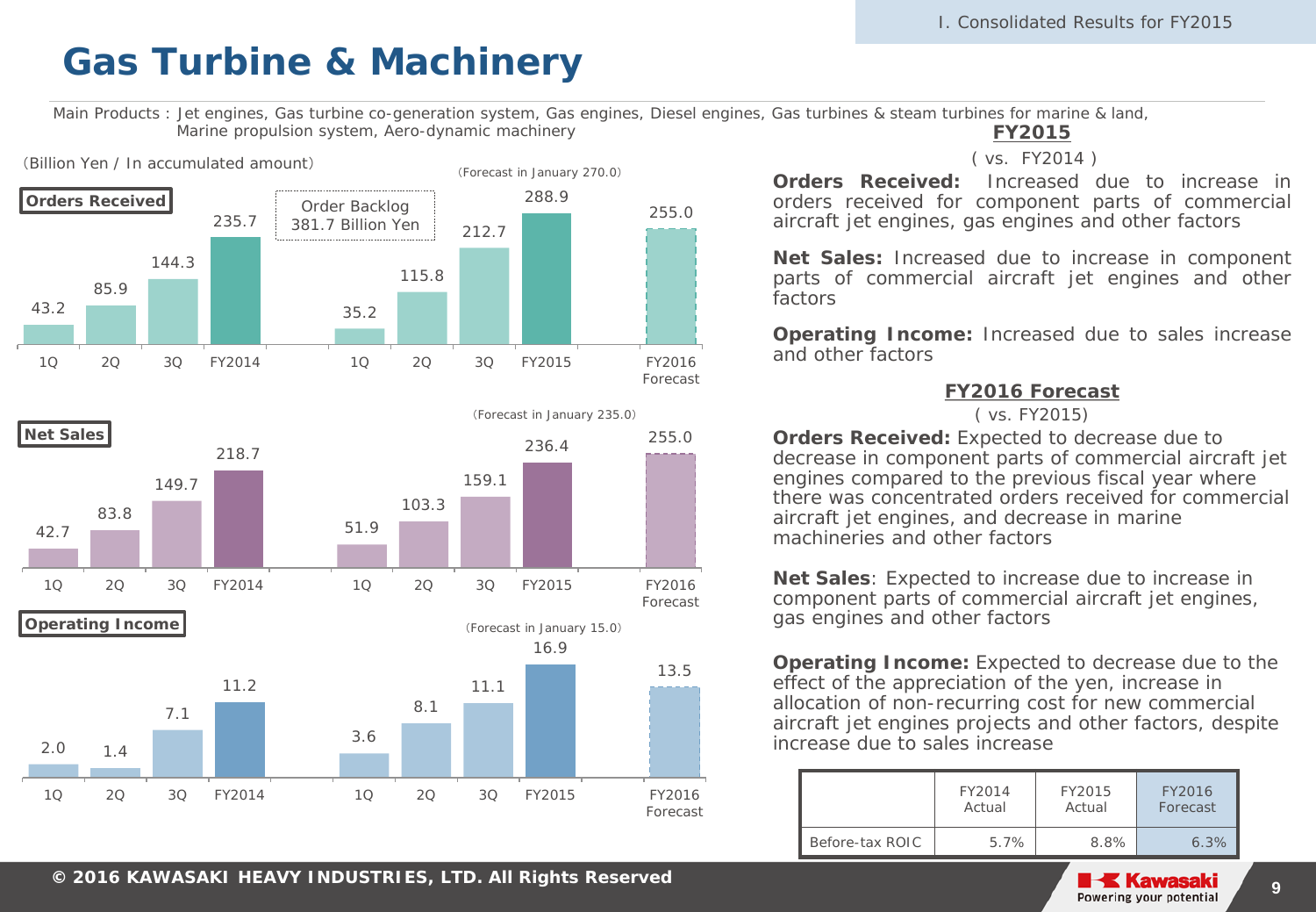### **Plant & Infrastructure**

Main Products: Industrial plants (cement, fertilizer and others), Power plants, LNG tanks, Municipal refuse incineration plants, Tunnel boring machines, Crushing machines



**Net Sales**



**FY2015**

( vs. FY2014 )

**Orders Received:** Decreased compared to the previous fiscal year where a large-scale order for overseas market was received

**Net Sales:** Increased due to increase in sales of a large-scale plant for overseas market and other factors

**Operating Income:** Increased due to sales increase

#### **FY2016 Forecast**

( vs.2015)

**Orders Received:** Expected to increase due to increase in orders received for municipal refuse incineration plants and others

**Net Sales:** Expected to increase due to increase in sales for overseas markets

**Operating Income:** Expected to decrease due to decrease in profitability resulting from increase in cost of construction and other factors, despite sales decrease

|                 | FY2014 | FY2015 | FY2016   |  |
|-----------------|--------|--------|----------|--|
|                 | Actual | Actual | Forecast |  |
| Before-tax ROIC | 14.3%  | 17.5%  | $16.3\%$ |  |

**© 2014 KAWASAKI HEAVY INDUSTRIES, LTD. All Rights Reserved <sup>10</sup> <sup>2016</sup>**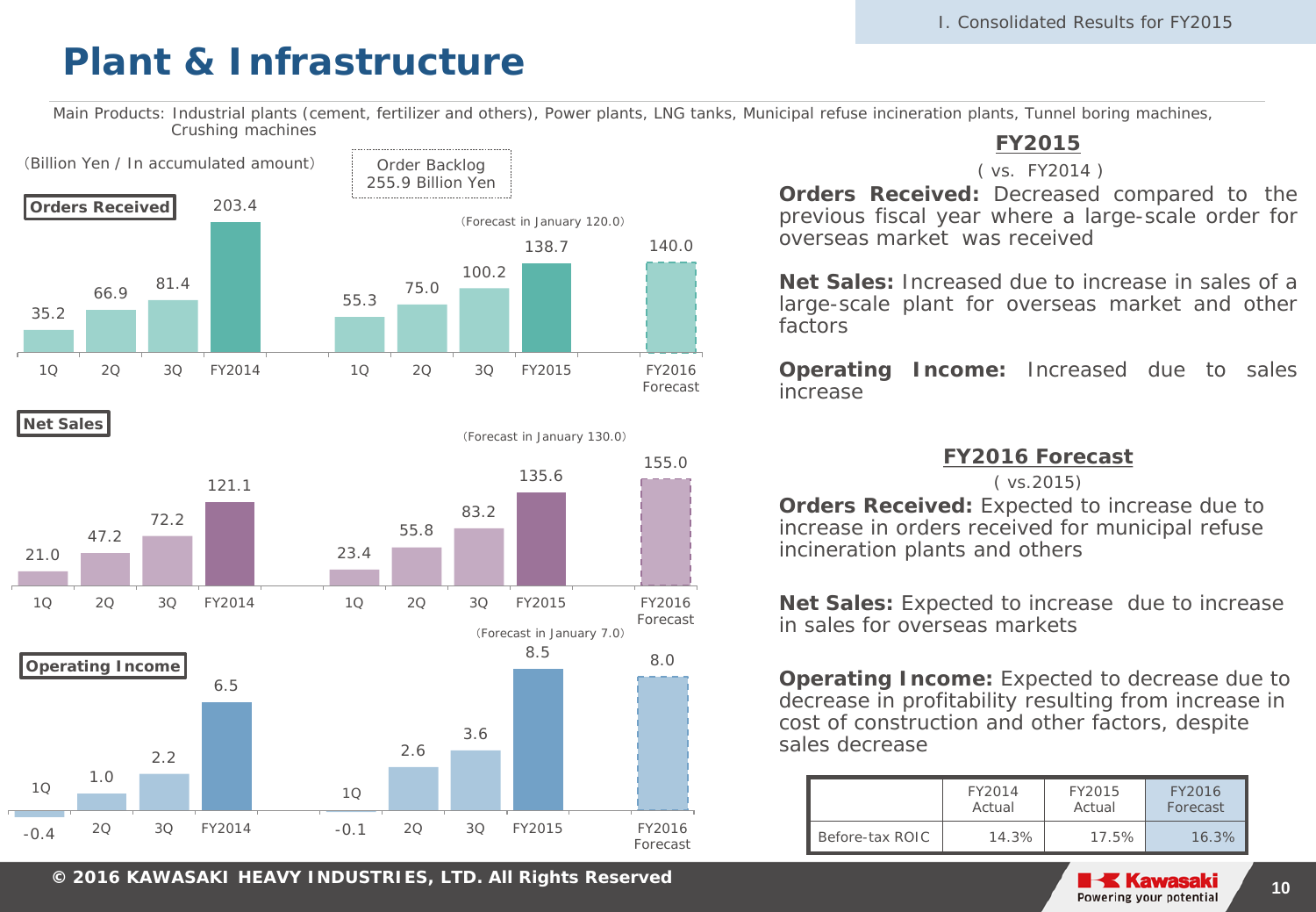### **Motorcycle & Engine**

Main Products: Motorcycles, Utility Vehicles, All-Terrain Vehicles(ATVs), Personal Watercraft, General-purpose Gasoline Engines

(Billion Yen / In accumulated amount)



<Wholesales by Geographic Area for Consumer Products> (T hous ands of units / Billion Y en)

|                              |                | FY2014 |         | FY2015 | FY2016 Forecast |        |  |
|------------------------------|----------------|--------|---------|--------|-----------------|--------|--|
|                              | Unit<br>Amount |        | Unit    | Amount | Unit            | Amount |  |
| Domestic                     | 15             | 13.2   | 15.     | 132    | 16              | 13.6   |  |
| North America (incl. Canada) | 100(49)        | 97.0   | 100(51) | 112.2  |                 | 106.6  |  |
| Europe                       |                | 50.1   |         | 55.2   | 64              | 51 R   |  |
| Emerging Countries & Others  | 409            | 122.1  | 340     | 106.3  | 319             | 101 9  |  |
| Total                        | 581            | 282.4  | 524     | 2869   | 512             | 273.9  |  |

Note: 1) Sales units and amount include the following products.

Units: Motorcycles, Utility Vehicles, All-Terrain Vehicles (ATVs) and Personal Watercraft(Jet Ski®) A mount: The products mentioned above and parts for those products

2) Figures in the parenthesis ( ) represent motorcycle sales units.

### **FY2015**

( vs. FY2014 )

**Net Sales:** Increased due to sales increase in motorcycles and utility vehicles for developed countries, despite decrease in motorcycles for emerging markets including Indonesia

**Operating Income:** Increased due to sales increase and other factors

#### **FY2016 Forecast**

( vs.2015)

**Net Sales:** Expected to decrease due to sales decrease of motorcycles for Indonesia and the effect of the appreciation of the yen

**Operating Income:** Expected to decrease due to sales decrease

|                 | FY2014 | FY2015 | FY2016   |  |
|-----------------|--------|--------|----------|--|
|                 | Actual | Actual | Forecast |  |
| Before-tax ROIC | 7.3%   | 14.1%  | $10.2\%$ |  |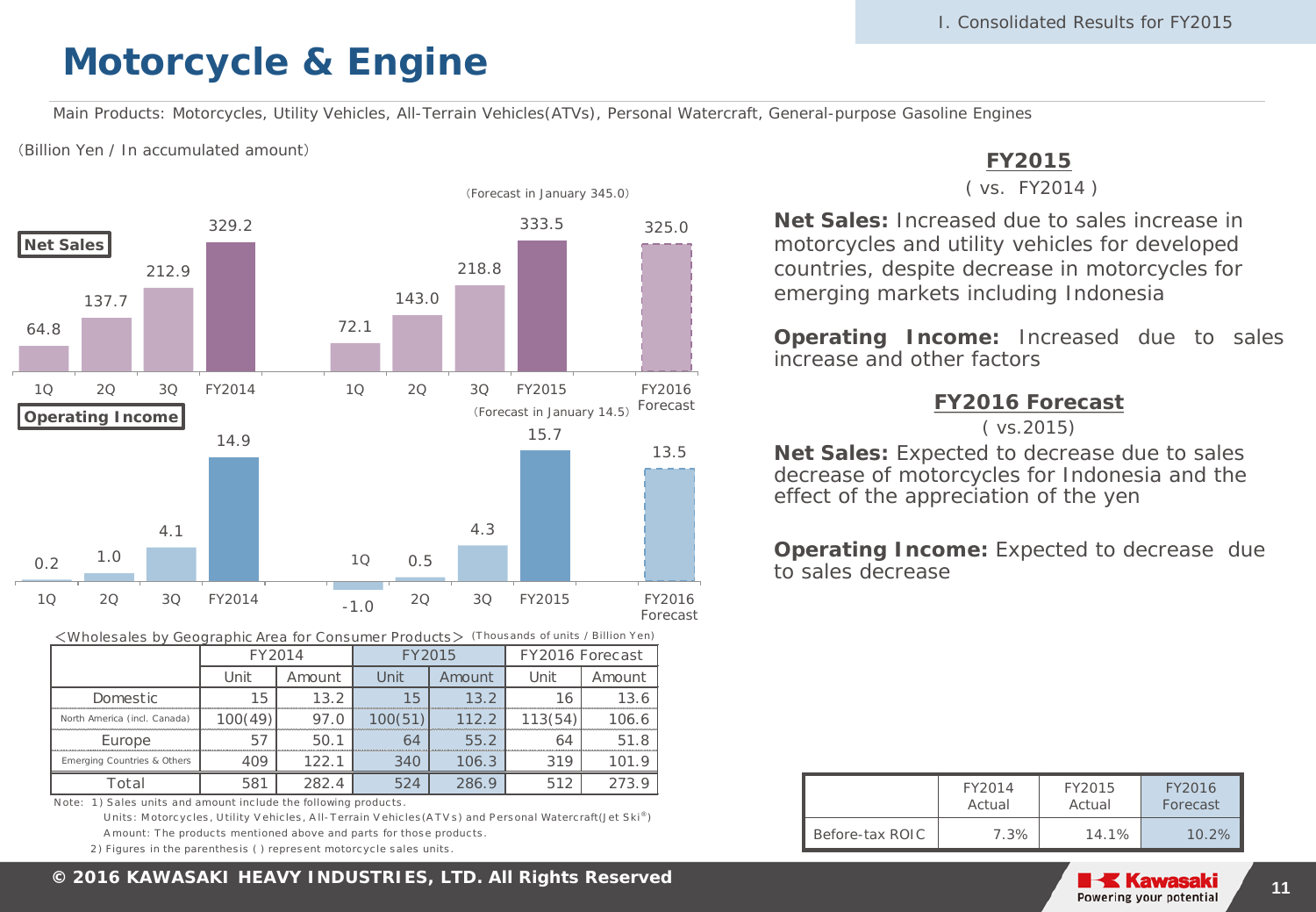### **Precision Machinery**

Main Products: Hydraulic components for construction machineries, Hydraulic components and systems for industrial machines, Marine application machines, Deck cranes and other marine deck equipment, Industrial robots, Medical and pharmaceutical robot







#### ( vs. FY2014 )

**Orders Received & Net Sales :** Decreased due to decrease in hydraulic components and other factors

**Operating Income:** Decreased due to sales decrease in hydraulic components, decrease in profitability and other factors

#### **FY2016 Forecast**

( vs.2015 )

**Orders Received & Net Sales : Expected to** increase in various industrial robots

**Operating Income:** Expected to increase due to sales increase

|                 | FY2014 | FY2015 | FY2016   |  |
|-----------------|--------|--------|----------|--|
|                 | Actual | Actual | Forecast |  |
| Before-tax ROIC | 16.7%  | 9.5%   | $10.8\%$ |  |

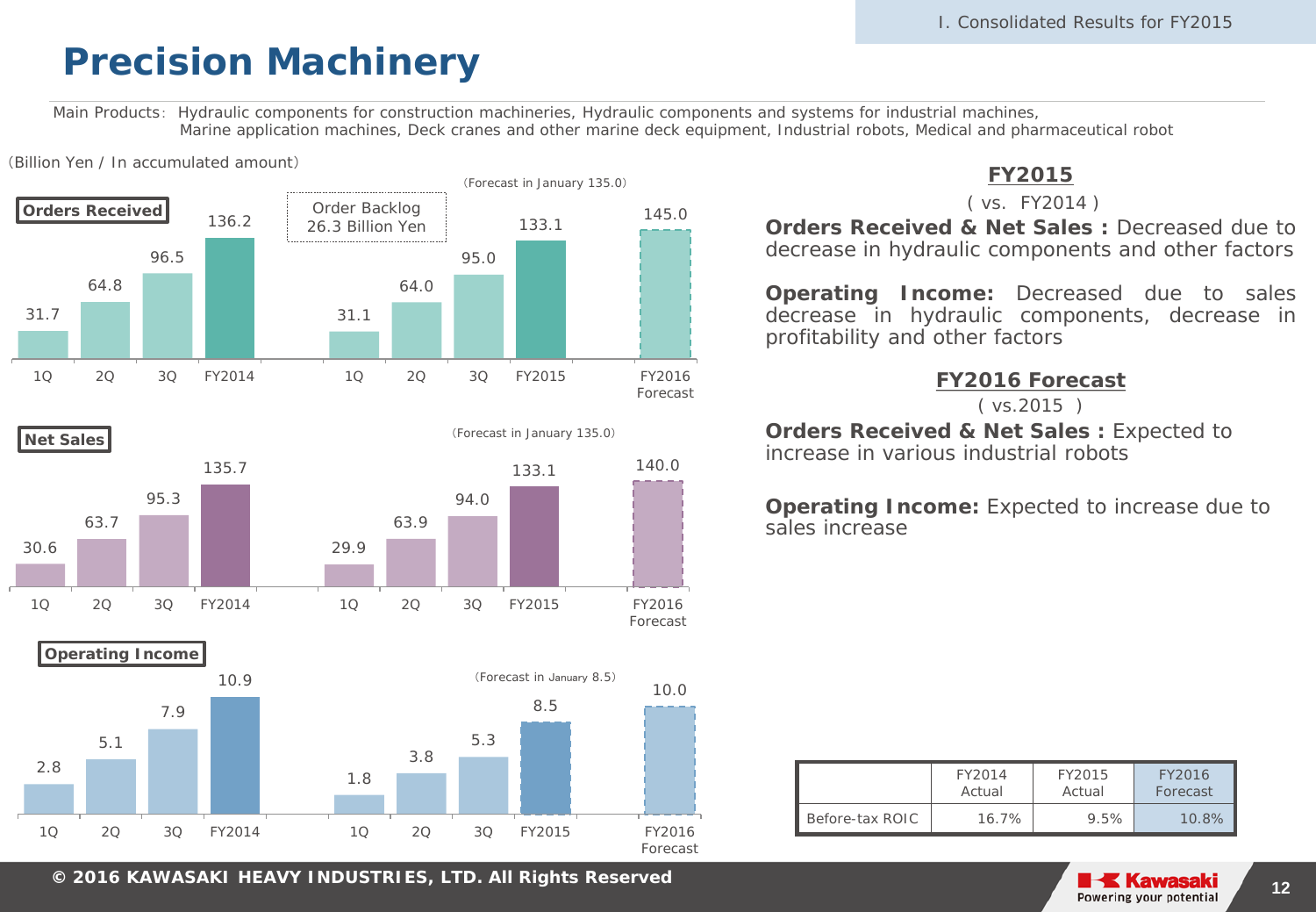【**Changes in interest-bearing debt**】

### **Summary of Balance Sheet**

 $(Dillion V<sub>on</sub>)$ 

|                                            |                     |                     | (DIIIIUITTEIT) |
|--------------------------------------------|---------------------|---------------------|----------------|
|                                            | End of<br>Mar. 2015 | End of<br>Mar. 2016 | Change         |
| Cash on hand<br>and in banks               | 51.6                | 42.1                | $-9.4$         |
| Trade receivables                          | 421.8               | 381.3               | $-40.5$        |
| Inventories                                | 498.6               | 492.9               | $-5.6$         |
| Total fixed assets                         | 436.9               | 452.0               | $+15.0$        |
| Other assets                               | 253.1               | 251.9               | $-1.1$         |
| <b>Total assets</b>                        | 1,662.2             | 1,620.4             | $-41.8$        |
| Trade payables                             | 339.3               | 321.7               | $-17.5$        |
| Interest-bearing<br>debt                   | 414.3               | 398.4               | $-15.9$        |
| Advances from<br>customers                 | 171.6               | 170.4               | $-1.1$         |
| Other liabilities                          | 288.9               | 284.1               | $-4.8$         |
| <b>Total liabilities</b>                   | 1,214.3             | 1,174.8             | $-39.4$        |
| Total shareholders'<br>equity              | 412.4               | 438.4               | $+26.0$        |
| Other net assets                           | 35.5                | 7.2                 | $-28.3$        |
| Total net assets                           | 447.9               | 445.6               | $-2.3$         |
| <b>Total liabilities and</b><br>net assets | 1,662.2             | 1,620.4             | $-41.8$        |

| Ratio of<br>shareholders' equity<br>to total assets | 25.9% | 26.6% |  |
|-----------------------------------------------------|-------|-------|--|
| Net Debt Equity<br>Ratio                            | 83.9% | 82.5% |  |



#### **< Changes in CAPEX and others >**



0.0 200.0 400.0 600.0 800.0 1Q2Q3Q4Q1Q2Q3Q4Q1Q2Q3Q4Q (Billion Yen) Long-term debt Short-term debt

#### FY2013 FY2014 FY2015

#### **< Overview of Balance Sheet >**

 On March 31, 2016, total assets decreased from March 31, 2015, resulting form decrease in trade receivables and other factors, despite increase in fixed assets due to CAPEX. Liabilities on March 31, 2016, decreased due to decrease in trade payables, interest-bearing debt and other factors.

Net assets remained at the same level as the previous fiscal year due to decrease in foreign currency translation adjustments and other factors, despite recognition of net income attributable to owners of parent.

**© 2014 KAWASAKI HEAVY INDUSTRIES, LTD. All Rights Reserved <sup>13</sup> <sup>2016</sup>**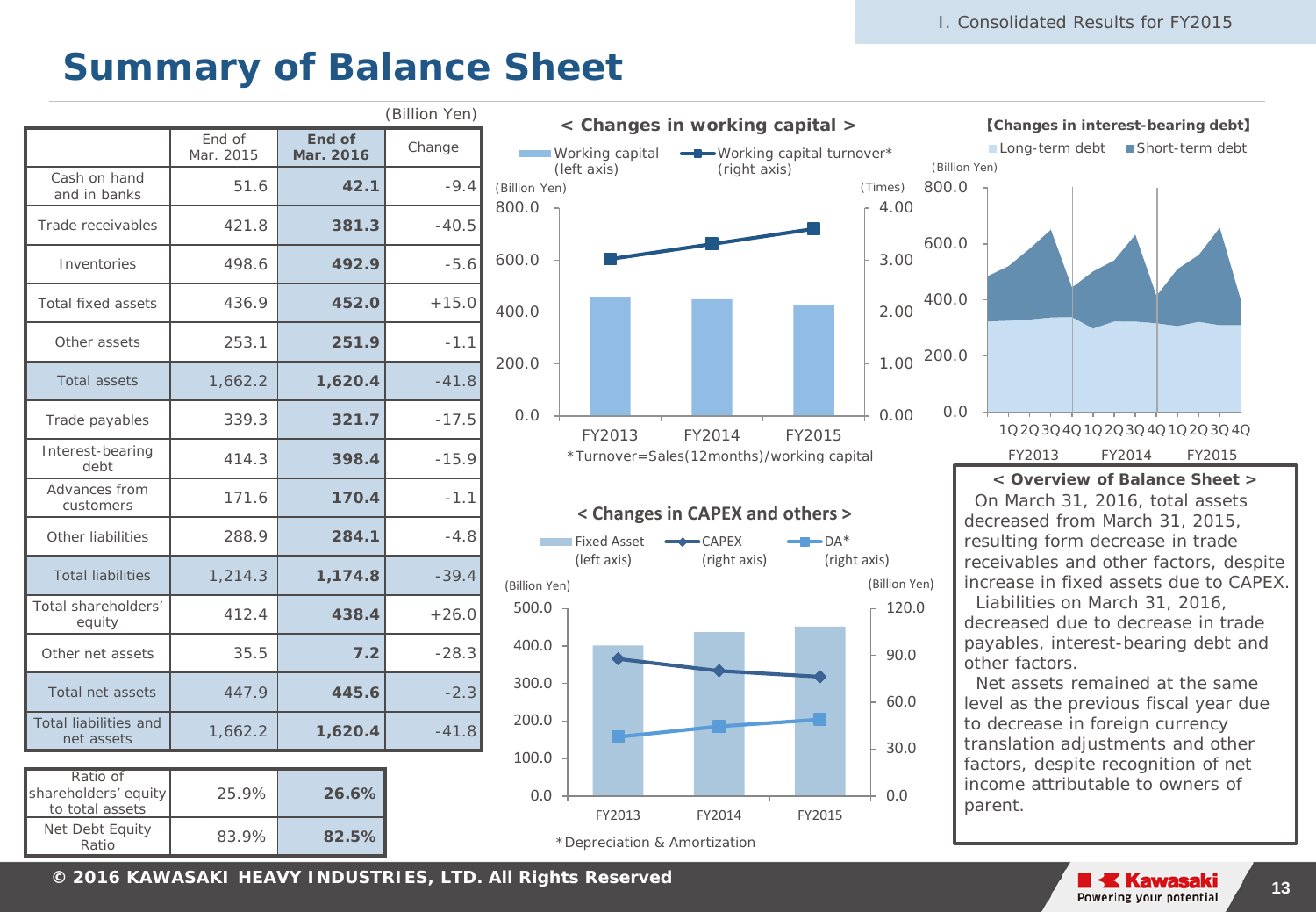### **Summary of Cash Flows**

|                                         |         |               | (Billion Yen) |
|-----------------------------------------|---------|---------------|---------------|
|                                         | FY2014  | <b>FY2015</b> | Change        |
| Cash flows from<br>operating activities | 127.6   | 86.0          | $-41.5$       |
| Cash flows from<br>investing activities | $-67.3$ | $-74.1$       | $-6.7$        |
| <b>Free Cash Flows</b>                  | 60.2    | 11.8          | $-48.3$       |
| Cash flows from<br>financing activities | $-57.1$ | $-23.4$       | $+33.7$       |

#### **< Overview of Cash Flows >**

Cash flows from operating activities decreased due to payments having concentrated in Aerospace segment in the previous fiscal year, and delay payment from joint shipbuilding venture in Brazil and other factors.

Cash outflows from investing activities decreased due to increase in payments for CAPEX in this fiscal year.

Given the above mentioned changes, free cash flows decreased compared to the previous fiscal year.



**< Changes in free cash flows and Net Income attributable to Owners of Parent>**

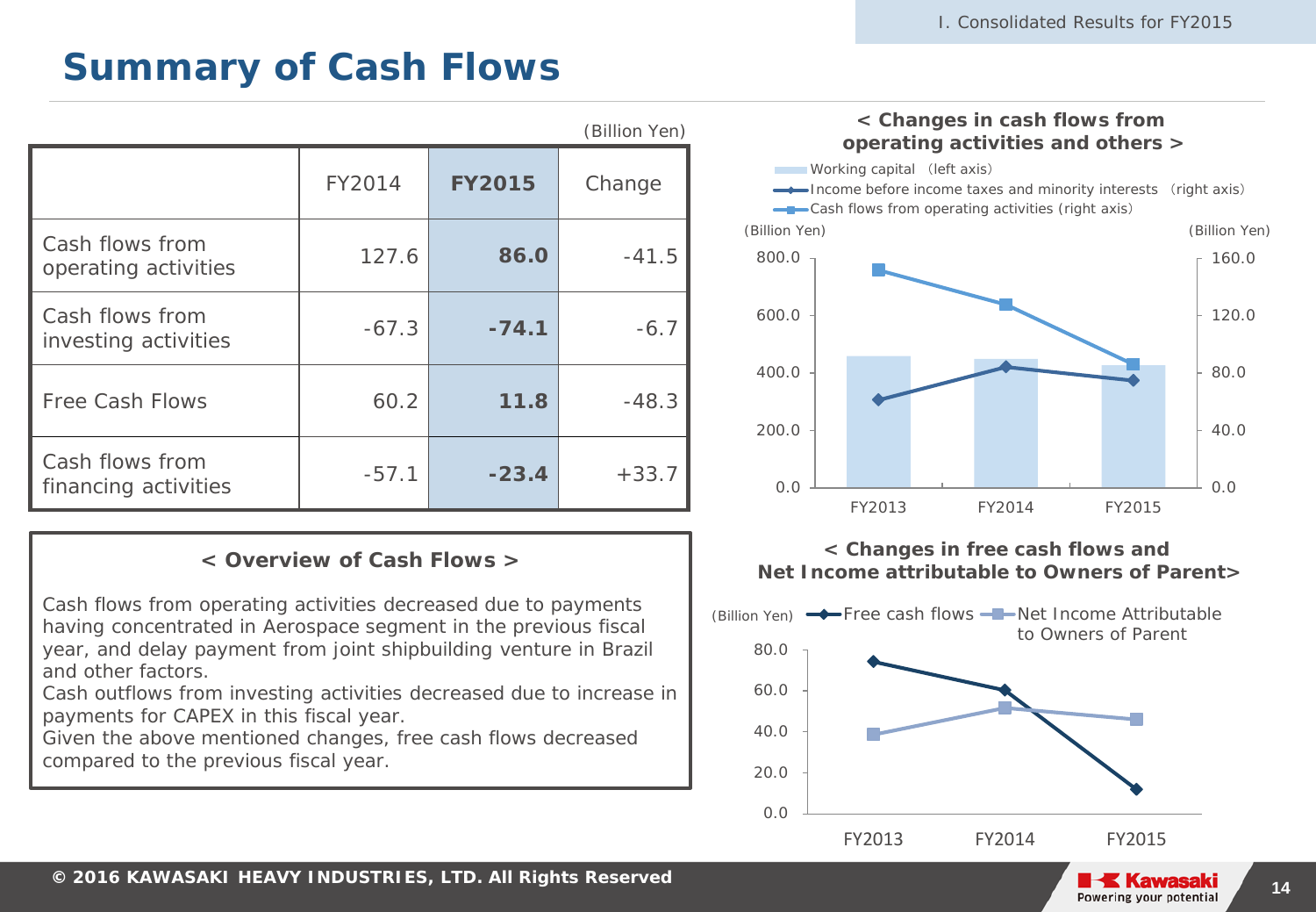### **Consolidated Operating Performance**

|                                                |                  |                                  | <u>(Billion Yen)</u> |
|------------------------------------------------|------------------|----------------------------------|----------------------|
|                                                | FY2015<br>Actual | <b>FY2016</b><br><b>Forecast</b> | Change               |
| <b>Orders Received</b>                         | 1,693.6          | 1,500.0                          | $-193.6$             |
| <b>Net Sales</b>                               | 1,541.0          | 1,570.0                          | $+29.0$              |
| Operating Income                               | 95.9             | 70.0                             | $-25.9$              |
| <b>Recurring Profit</b>                        | 93.2             | 69.0                             | $-24.2$              |
| Net Income Attributable<br>to Owners of Parent | 46.0             | 49.0                             | $+3.0$               |
| Before-tax ROIC                                | 9.4%             | 8.3%                             | $-1.1%$              |
| <b>ROE</b>                                     | 10.6%            | 11.0%                            | $+0.4%$              |

Exchange Rates (actual & assumed)

| Yen / US\$ | 118.99 | 110 |
|------------|--------|-----|
| Yen / EUR  | 132.43 | 125 |

Note : Assumed rates are applied to the outstanding foreign exchange exposure as of April 27, 2016

#### **vs. FY2015**

#### **< Orders Received >**

Expected to decrease as a whole due to decrease in Aerospace segment where a large-scale order was received in the previous fiscal year and other factors

#### **< Net Sales >**

Expected to increase mainly in Ship & Offshore Structure, Gas Turbine & Machinery, Plant and Infrastructure and other segments

#### **< Profits >**

・Operating income and recurring profit are expected to decrease due to the effect of the appreciation of the yen, decrease in profitability of the component parts for commercial aircrafts in Aerospace segment and other factors, despite continuing profit improvement activities such as improving productivity

・ Net income attributable to owners of parent is expected to increase, because there will not be partial write-down of deferred tax assets arising from changes in tax system and overseas business-related loss of a joint shipbuilding venture in Brazil

#### (For Reference)

Impact on profit by FX fluctuation of 1 Yen

|      |           | (Billion Yen)    |
|------|-----------|------------------|
|      | Operating | <b>Recurring</b> |
|      | Income    | Profit           |
| US\$ | 2.46      | 2.49             |
| FUR  | 0.19      | 0.23             |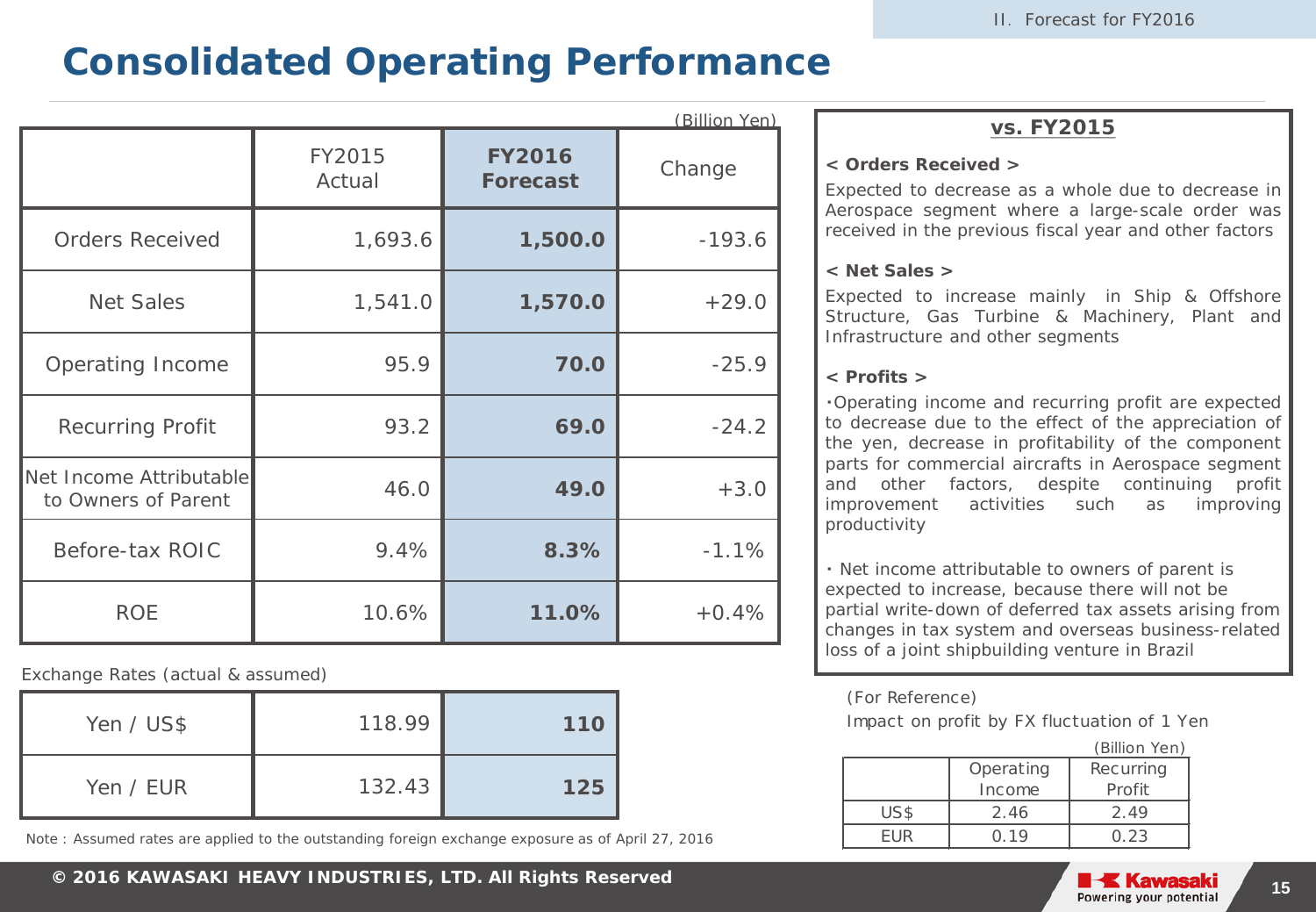### **Forecast by Segment**

(Billion Yen)

|                            |                          | <b>Orders Received</b>           |                            |                          | <b>Net Sales</b>                 |         |                  | Operating Income                 |         |  |
|----------------------------|--------------------------|----------------------------------|----------------------------|--------------------------|----------------------------------|---------|------------------|----------------------------------|---------|--|
|                            | FY2015<br>Actual         | <b>FY2016</b><br><b>Forecast</b> | FY2015<br>Change<br>Actual |                          | <b>FY2016</b><br><b>Forecast</b> | Change  | FY2015<br>Actual | <b>FY2016</b><br><b>Forecast</b> | Change  |  |
| Ship & Offshore Structure  | 98.3                     | 130.0                            | $+31.7$                    | 94.8                     | 120.0                            | $+25.2$ | $-7.9$           | $-1.5$                           | $+6.4$  |  |
| <b>Rolling Stock</b>       | 132.1                    | 180.0                            | $+47.9$                    | 146.6                    | 145.0                            | $-1.6$  | 9.2              | 5.5                              | $-3.7$  |  |
| Aerospace                  | 464.2                    | 230.0                            | $-234.3$                   | 351.8                    | 350.0                            | $-1.8$  | 45.6             | 25.0                             | $-20.6$ |  |
| Gas Turbine & Machinery    | 288.9                    | 255.0                            | $-33.9$                    | 236.4                    | 255.0                            | $+18.6$ | 16.9             | 13.5                             | $-3.4$  |  |
| Plant & Infrastructure     | 138.7                    | 140.0                            | $+1.2$                     | 135.6                    | 155.0                            | $+19.4$ | 8.5              | 8.0                              | $-0.5$  |  |
| Motorcycle & Engine        | 333.5                    | 325.0                            | $-8.5$                     | 333.5                    | 325.0                            | $-8.5$  | 15.7             | 13.5                             | $-2.2$  |  |
| <b>Precision Machinery</b> | 133.1                    | 145.0                            | $+11.9$                    | 133.1                    | 140.0                            | $+6.9$  | 8.5              | 10.0                             | $+1.5$  |  |
| Others                     | 104.4                    | 95.0                             | $-9.4$                     | 108.8                    | 80.0                             | $-28.8$ | 2.8              | 4.0                              | $+1.2$  |  |
| Eliminations and corporate | $\overline{\phantom{a}}$ |                                  |                            | $\overline{\phantom{a}}$ |                                  |         | $-3.7$           | $-8.0$                           | $-4.3$  |  |
| Total                      | 1,693.6                  | 1,500.0                          | $-193.7$                   | 1,541.0                  | 1,570.0                          | $+29.0$ | 95.9             | 70.0                             | $-25.9$ |  |

※ "Eliminations and corporate" includes some expenses incurred at Head Office which were not allocated to each industry segment for internal reporting

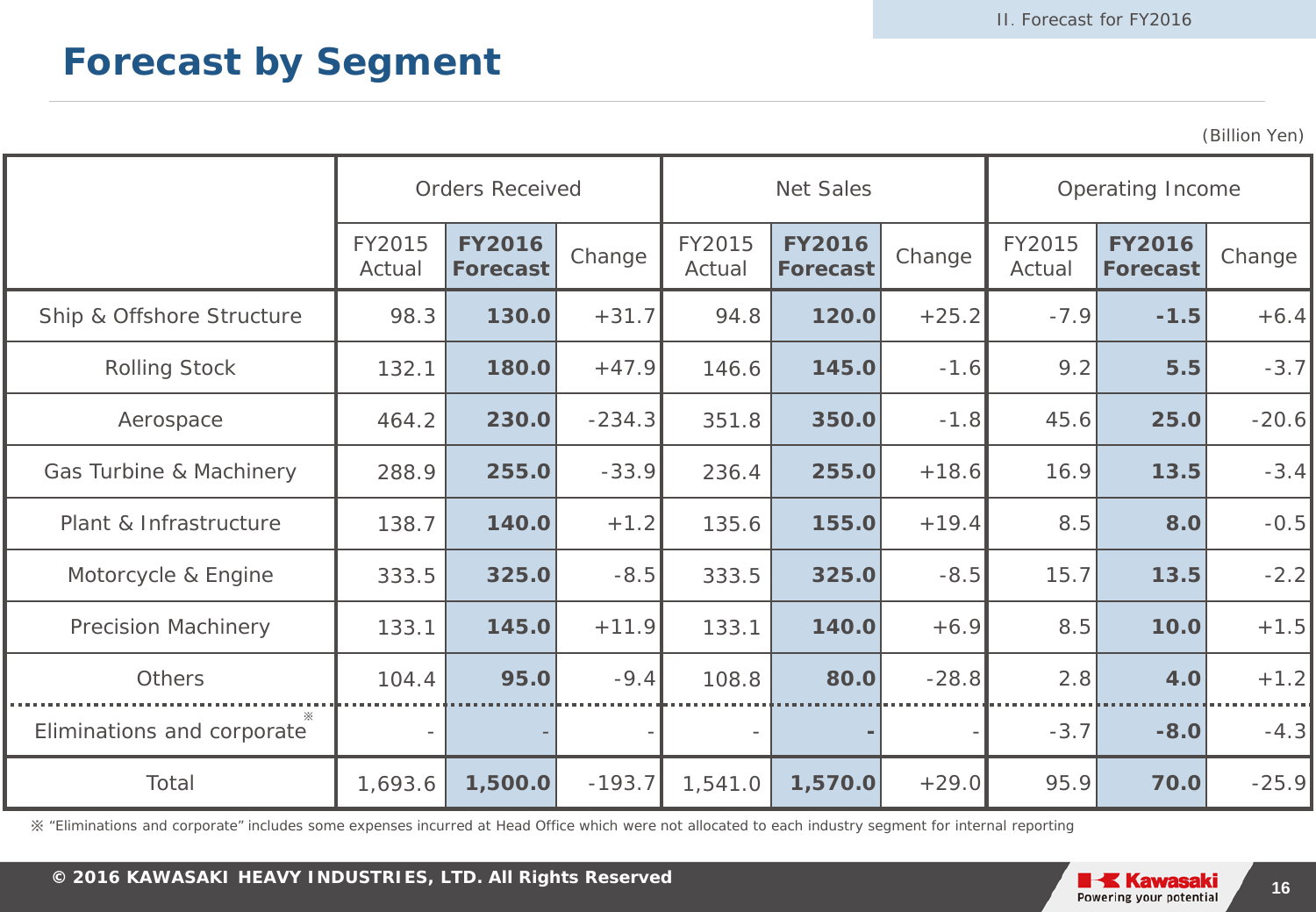### **Before-tax ROIC by Segment**

|                              | Before-tax ROIC<br>((EBIT+ Interest Expense)/<br><b>Invested Capital)</b> |                                  |          | Operating Income Margin<br>(Operating Income / Net Sales) |                                  | Asset Turnover (Times)<br>(Net Sales / Total Assets) |                  |                                  |         |
|------------------------------|---------------------------------------------------------------------------|----------------------------------|----------|-----------------------------------------------------------|----------------------------------|------------------------------------------------------|------------------|----------------------------------|---------|
|                              | FY2015<br>Actual                                                          | <b>FY2016</b><br><b>Forecast</b> | Change   | FY2015<br>Actual                                          | <b>FY2016</b><br><b>Forecast</b> | Change                                               | FY2015<br>Actual | <b>FY2016</b><br><b>Forecast</b> | Change  |
| Ship & Offshore<br>Structure | $-38.4%$                                                                  | 1.0%                             | $+39.4%$ | $-8.3%$                                                   | $-1.2%$                          | $+7.1%$                                              | 0.61             | 0.75                             | $+0.14$ |
| <b>Rolling Stock</b>         | 11.7%                                                                     | 8.0%                             | $-3.7%$  | 6.3%                                                      | 3.7%                             | $-2.6%$                                              | 0.85             | 0.90                             | $+0.05$ |
| Aerospace                    | 33.9%                                                                     | 13.5%                            | $-20.4%$ | 12.9%                                                     | 7.1%                             | $-5.8%$                                              | 0.92             | 0.80                             | $-0.12$ |
| Gas Turbine &<br>Machinery   | 8.8%                                                                      | 6.3%                             | $-2.5%$  | 7.1%                                                      | 5.2%                             | $-1.9%$                                              | 0.75             | 0.70                             | $-0.05$ |
| Plant & Infrastructure       | 17.5%                                                                     | 16.3%                            | $-1.2%$  | 6.2%                                                      | 5.1%                             | $-1.1%$                                              | 1.12             | 1.30                             | $+0.18$ |
| Motorcycle & Engine          | 14.1%                                                                     | 10.2%                            | $-3.9%$  | 4.7%                                                      | 4.1%                             | $-0.6%$                                              | 1.36             | 1.30                             | $-0.06$ |
| Precision Machinery          | 9.5%                                                                      | 10.8%                            | $+1.3%$  | 6.4%                                                      | 7.1%                             | $+0.7%$                                              | 0.93             | 0.95                             | $+0.02$ |
| Total                        | 9.4%                                                                      | 8.3%                             | $-1.1%$  | 6.2%                                                      | 4.4%                             | $-1.8%$                                              | 0.95             | 0.95                             | 0.00    |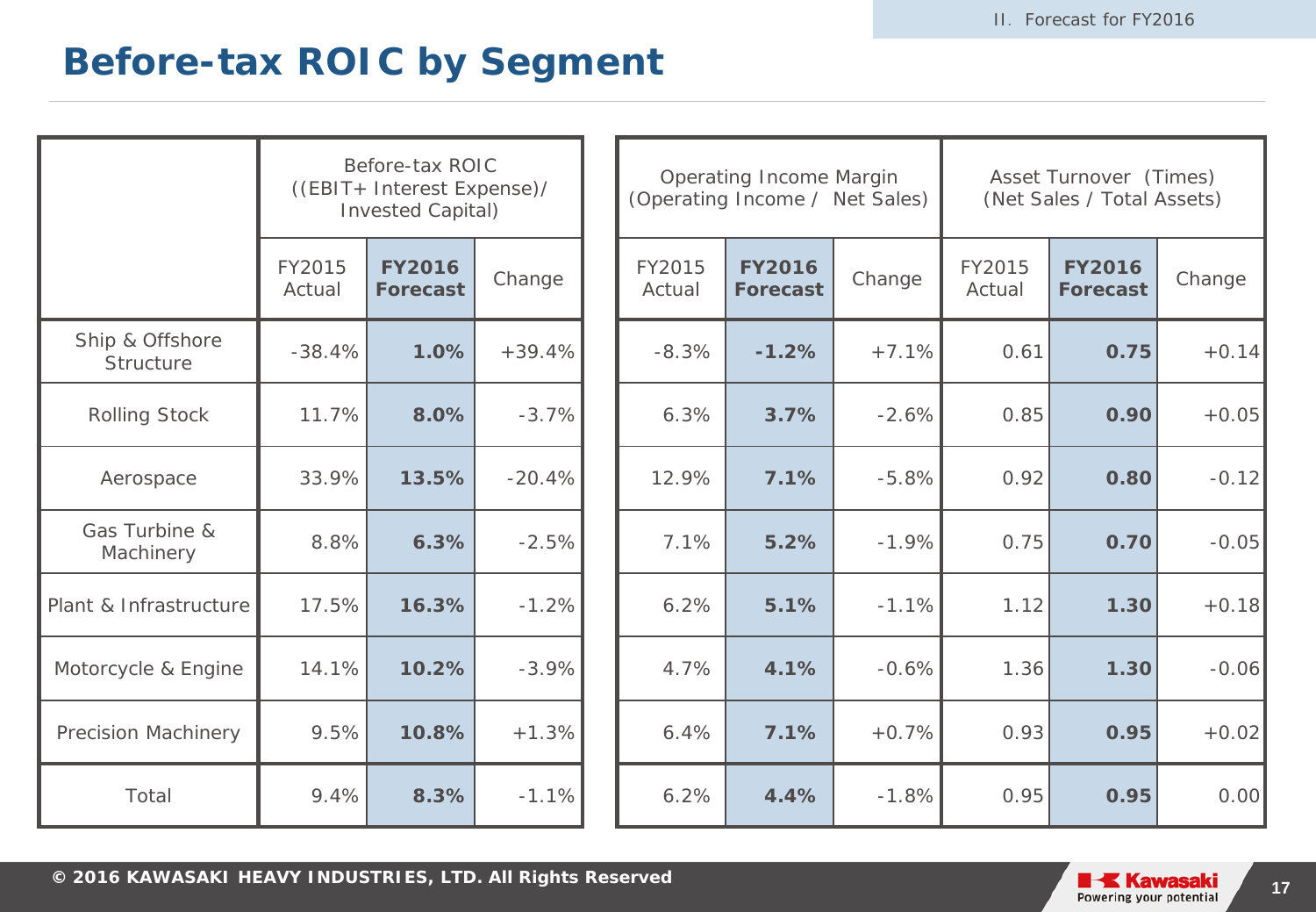### **R&D/CAPEX/Number of Employees**

|                             |                                     |                  |                  | (Billion Yen / Persons)          |
|-----------------------------|-------------------------------------|------------------|------------------|----------------------------------|
|                             |                                     | FY2014<br>Actual | FY2015<br>Actual | <b>FY2016</b><br><b>Forecast</b> |
|                             | <b>R&amp;D Expenses</b>             | 41.6             | 43.6             | 47.0                             |
|                             | <b>CAPEX</b><br>(Construction Base) | 80.0             | 76.3             | 98.0                             |
| Depreciation & Amortization |                                     | 44.5             | 49.0             | 56.0                             |
|                             | Domestic                            | 26,019           | 25,897           | 26,700                           |
|                             | Overseas                            | 9,452            | 8,708            | 9,000                            |
|                             | Number of Employees                 | 35,471           | 34,605           | 35,700                           |

・ Capital expenditures represent the total of newly recorded property, plant and equipment and newly recorded intangible assets. Depreciation & amortization represents depreciation/amortization expenses for property, plant and equipment and intangible assets.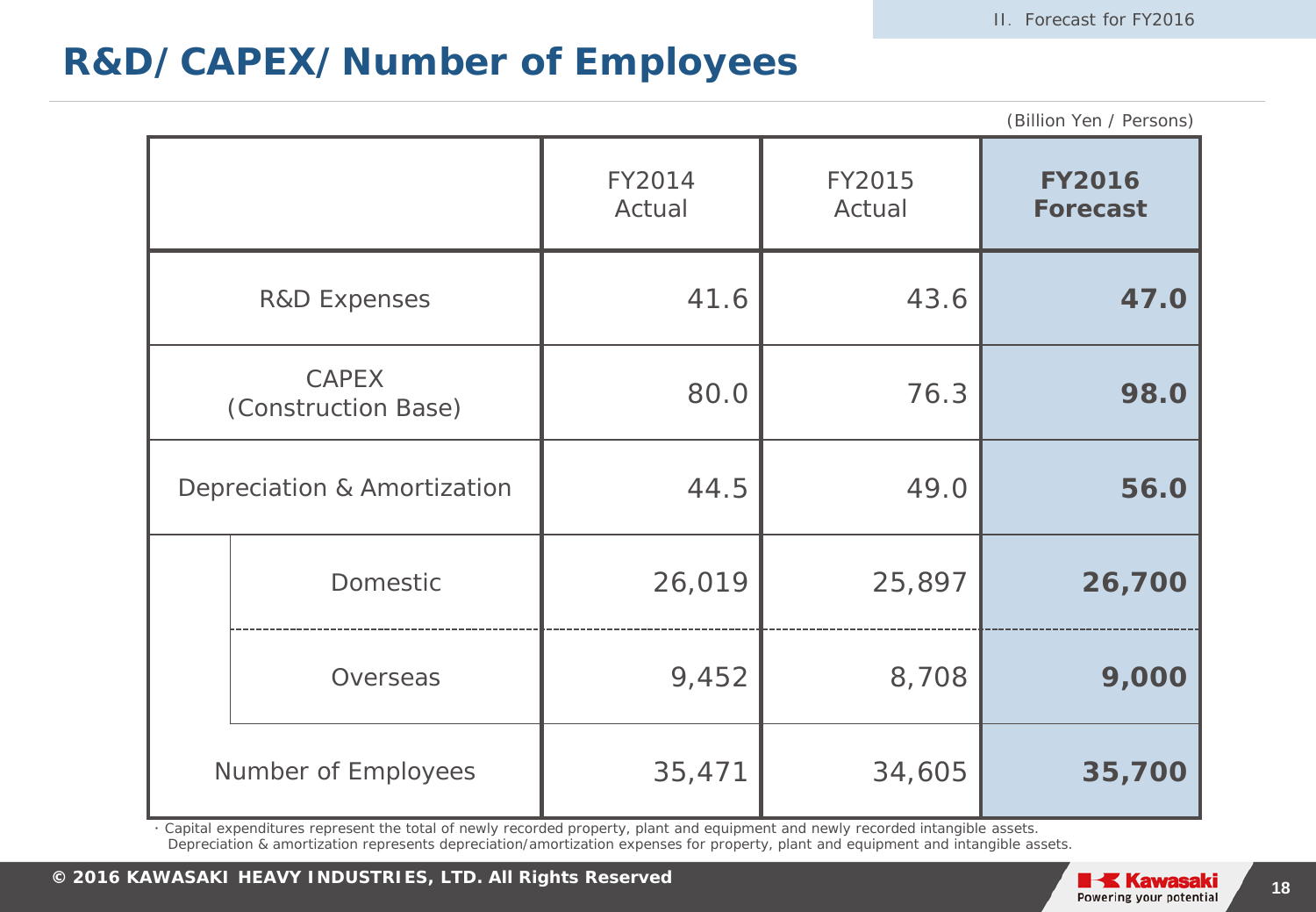### **Historical Data**

| (Billion Yen)                                  |         |         | <b>Shareholders' equity</b><br>(left axis) |         |         | (left axis) | Interest bearing debt |         |         | Before-tax ROIC<br>(right axis) |         |         |         |       |
|------------------------------------------------|---------|---------|--------------------------------------------|---------|---------|-------------|-----------------------|---------|---------|---------------------------------|---------|---------|---------|-------|
| 1,200.0                                        |         |         |                                            |         |         |             |                       |         |         |                                 |         |         |         | 12.0% |
| 1,100.0                                        |         |         |                                            |         |         |             |                       |         |         |                                 |         |         |         |       |
| 1,000.0                                        |         |         |                                            |         |         |             |                       |         |         |                                 |         |         |         | 10.0% |
| 900.0                                          |         |         |                                            |         |         |             |                       |         |         |                                 |         |         |         |       |
| 800.0                                          |         |         |                                            |         |         |             |                       |         |         |                                 |         |         |         | 8.0%  |
| 700.0                                          |         |         |                                            |         |         |             |                       |         |         |                                 |         |         |         |       |
| 600.0                                          |         |         |                                            |         |         |             |                       |         | 407.2   |                                 |         | 414.3   | 398.4   | 6.0%  |
| 500.0                                          |         |         |                                            |         |         | 389.3       | 428.9                 | 29.1    |         | 484.7                           | 444.6   |         |         |       |
| 400.0                                          | 399.5   | 353.9   |                                            | 304.2   | 276.4   |             |                       |         |         |                                 |         |         |         | 4.0%  |
| 300.0                                          |         |         | 319.8                                      |         |         |             |                       |         |         |                                 |         |         |         |       |
| 200.0                                          |         |         |                                            |         | 313.2   |             |                       | 289.1   | 306.1   |                                 | 363.0   | 431.9   | 431.3   | 2.0%  |
| 100.0                                          | 190.2   | 201.5   | 237.6                                      | 290.4   |         | 290.4       | 27.                   |         |         | 338.2                           |         |         |         |       |
| 0.0                                            | 2003    | 2004    | 2005                                       | 2006    | 2007    | 2008        | 2009                  | 2010    | 2011    | 2012                            | 2013    | 2014    | 2015    | 0.0%  |
| <b>Before-tax ROIC</b>                         | 3.1%    | 4.8%    | 5.1%                                       | 8.7%    | 11.2%   | 4.5%        | 0.2%                  | 6.0%    | 7.4%    | 6.1%                            | 8.1%    | 10.4%   | 9.4%    |       |
| <b>Invested Capital</b>                        | 589.6   | 555.3   | 557.3                                      | 594.6   | 589.6   | 679.7       | 705.9                 | 718.2   | 713.2   | 822.8                           | 807.6   | 846.3   | 829.7   |       |
| <b>Net Sales</b>                               | 1,160.2 | 1,241.5 | 1,322.4                                    | 1,438.6 | 1,501.0 | 1,338.5     | 1,173.4               | 1,226.9 | 1,303.7 | 1,288.8                         | 1,385.4 | 1,486.1 | 1,541.0 |       |
|                                                |         |         |                                            |         |         |             |                       |         |         |                                 |         |         |         |       |
| <b>Operating Profit</b>                        | 22.2    | 24.7    | 41.7                                       | 69.1    | 76.9    | 28.7        | $-1.3$                | 42.6    | 57.4    | 42.0                            | 72.3    | 87.2    | 95.9    |       |
| <b>Recurring Profit</b>                        | 12.1    | 21.0    | 30.8                                       | 49.0    | 63.9    | 38.7        | 14.2                  | 49.1    | 63.6    | 39.3                            | 60.6    | 84.2    | 93.2    |       |
| Net Income Attributable<br>to Owners of Parent | 6.3     | 11.4    | 16.4                                       | 29.7    | 35.1    | 11.7        | $-10.8$               | 25.9    | 23.3    | 30.8                            | 38.6    | 51.6    | 46.0    |       |
|                                                |         |         |                                            |         |         |             |                       |         |         |                                 |         |         |         |       |
| Yen / US\$                                     | 113     | 108     | 112                                        | 117     | 115     | 101         | 93                    | 86      | 79      | 82                              | 99      | 109     | 118     |       |

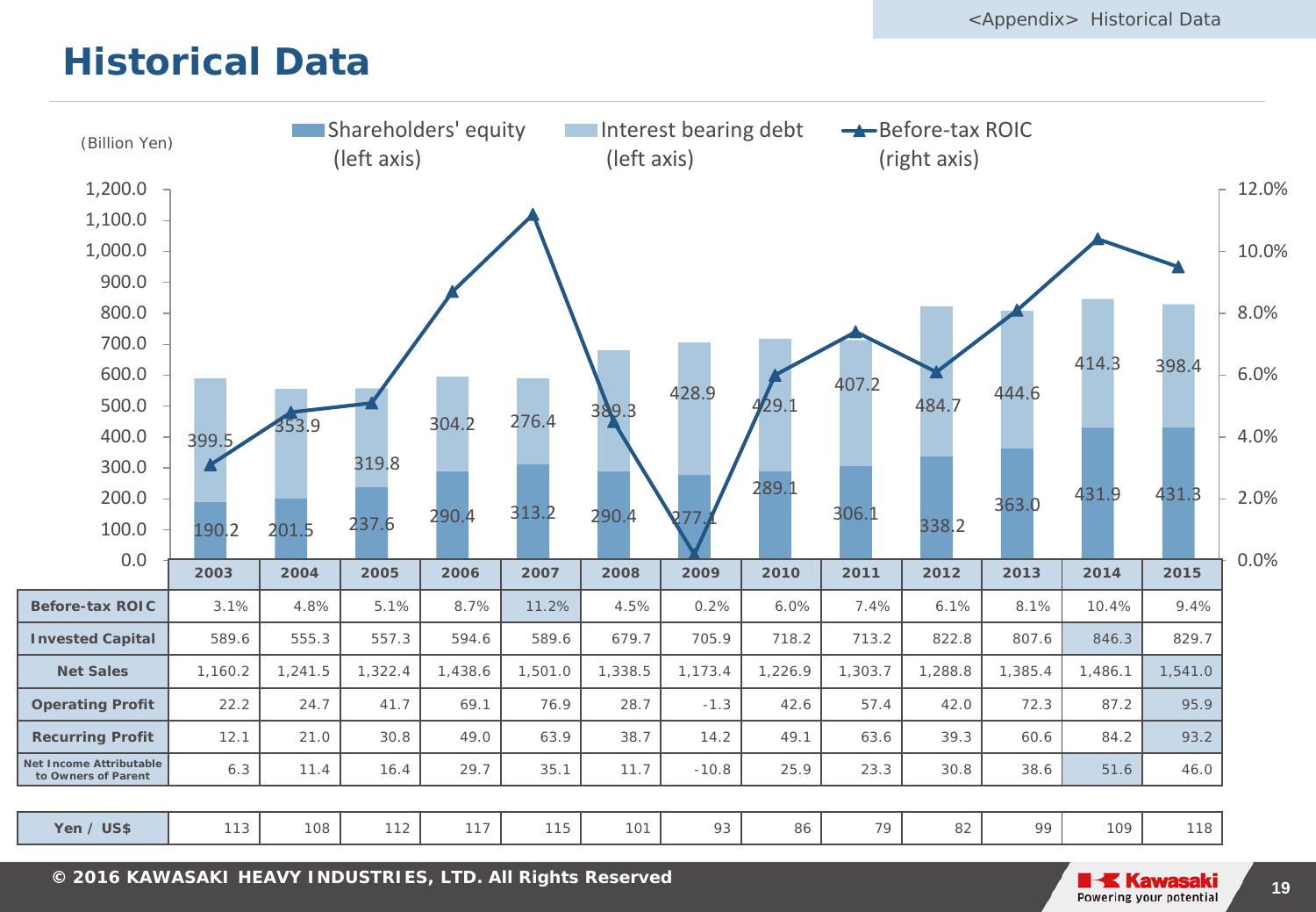## **Change of ROIC Rating**

| <b>ROIC rating</b>                                                  |                                                     | As of April 2015                                                     | As of April 2016                                                      |  |  |  |
|---------------------------------------------------------------------|-----------------------------------------------------|----------------------------------------------------------------------|-----------------------------------------------------------------------|--|--|--|
| A                                                                   | <b>Market leader</b>                                | 11                                                                   | 7                                                                     |  |  |  |
| B.                                                                  | <b>Stable contributor</b>                           | 8                                                                    | 7                                                                     |  |  |  |
| $\mathbf C$                                                         | <b>Reduced variation in</b><br>performance required | $\overline{4}$                                                       | 11                                                                    |  |  |  |
| D                                                                   | <b>Improved investment</b><br>efficiency required   | 8                                                                    | $\overline{\mathbf{4}}$                                               |  |  |  |
| E                                                                   | <b>Restructuring required</b>                       |                                                                      | $\overline{2}$                                                        |  |  |  |
| <b>Year covered</b>                                                 |                                                     | Actual : FY2013-2014<br>Assumed: FY2015-2017                         | :FY2014-2015<br>Actual<br>Assumed: FY2016-2018                        |  |  |  |
| <b>Actual &amp; assumed</b><br>exchange rate $(\frac{4}{\sqrt{5}})$ |                                                     | FY2013<br>$:499/$ \$<br>FY2014<br>$:4109/$ \$<br>FY2015-2017:¥113/\$ | FY2014<br>$:4109/$ \$<br>$:4118/$ \$<br>FY2015<br>FY2016-2018:¥110/\$ |  |  |  |